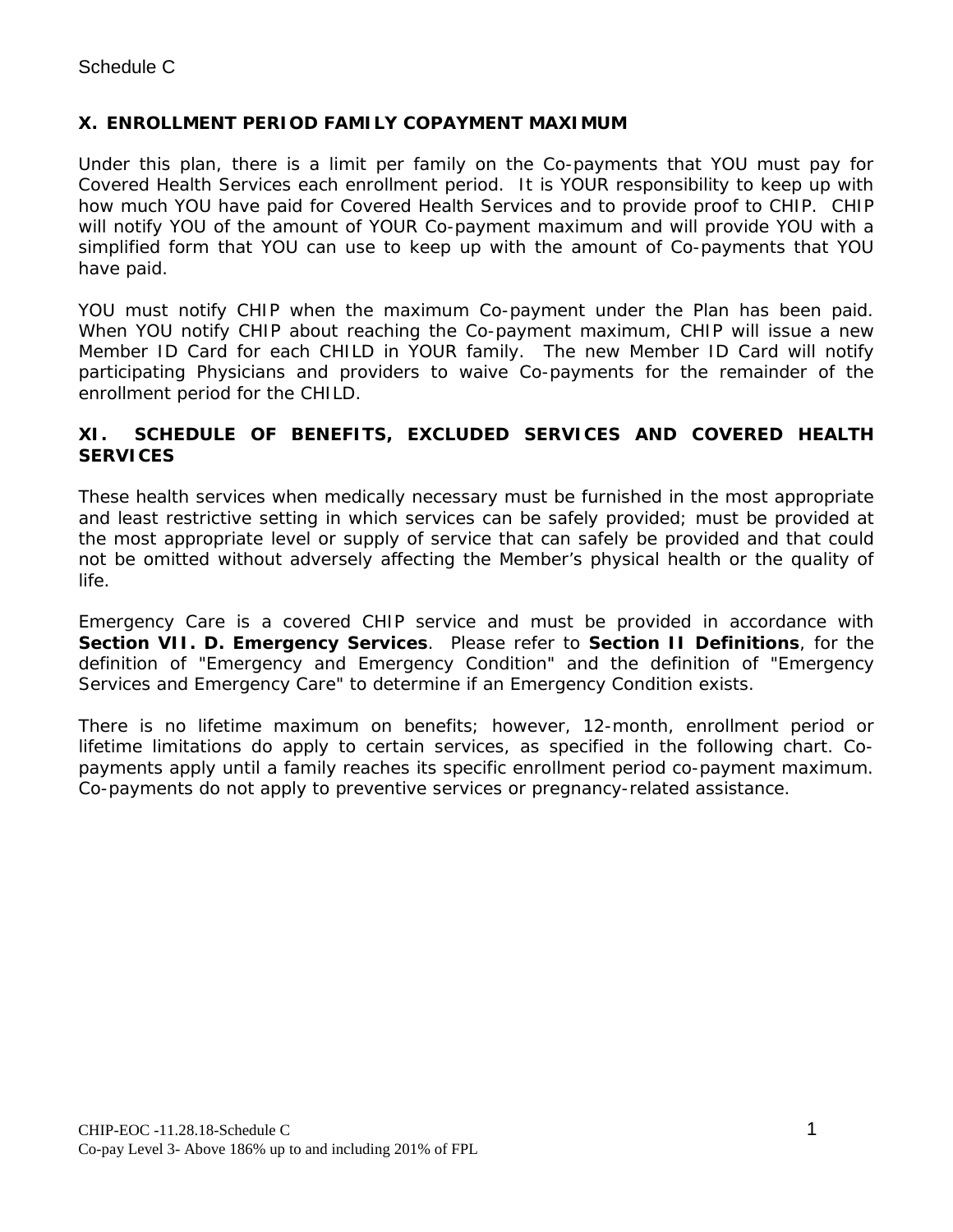| <b>Covered Benefit</b>                           |   | <b>Limitations</b>                              | Co-payments*    |
|--------------------------------------------------|---|-------------------------------------------------|-----------------|
| <b>Inpatient General Acute and</b>               |   | Requires authorization for non-                 | \$125 inpatient |
| <b>Inpatient Rehabilitation</b>                  |   | <b>Emergency Care and care</b>                  | co-payment per  |
| <b>Hospital Services</b>                         |   | following stabilization of an                   | admission.      |
|                                                  |   | <b>Emergency Condition.</b>                     |                 |
| Services include:                                | п | Requires authorization for in-                  |                 |
| Hospital-provided Physician or                   |   | network or out-of-network                       |                 |
| Provider services                                |   | facility and Physician services                 |                 |
| Semi-private room and board<br>٠                 |   | for a mother and her                            |                 |
| (or private if medically                         |   | newborn(s) after 48 hours                       |                 |
| necessary as certified by                        |   | following an uncomplicated                      |                 |
| attending)                                       |   | vaginal delivery and after 96                   |                 |
| General nursing care<br>٠                        |   | hours following an                              |                 |
| ٠                                                |   |                                                 |                 |
| Special duty nursing when<br>medically necessary |   | uncomplicated delivery by<br>caesarian section. |                 |
| <b>ICU and services</b><br>$\blacksquare$        |   |                                                 |                 |
| п                                                |   |                                                 |                 |
| Patient meals and special diets<br>٠             |   |                                                 |                 |
| Operating, recovery and other<br>treatment rooms |   |                                                 |                 |
| Anesthesia and administration<br>п               |   |                                                 |                 |
|                                                  |   |                                                 |                 |
| (facility technical component)                   |   |                                                 |                 |
| Surgical dressings, trays, casts,<br>٠           |   |                                                 |                 |
| splints                                          |   |                                                 |                 |
| Drugs, medications and<br>٠                      |   |                                                 |                 |
| biologicals<br>$\blacksquare$                    |   |                                                 |                 |
| Blood or blood products that are                 |   |                                                 |                 |
| not provided free-of-charge to                   |   |                                                 |                 |
| the patient and their<br>administration          |   |                                                 |                 |
| ٠                                                |   |                                                 |                 |
| X-rays, imaging and other                        |   |                                                 |                 |
| radiological tests (facility                     |   |                                                 |                 |
| technical component)<br>٠                        |   |                                                 |                 |
| Laboratory and pathology                         |   |                                                 |                 |
| services (facility technical<br>component)       |   |                                                 |                 |
|                                                  |   |                                                 |                 |
| Machine diagnostic tests (EEGs,                  |   |                                                 |                 |
| EKGs, etc.)<br>٠                                 |   |                                                 |                 |
| Oxygen services and inhalation                   |   |                                                 |                 |
| therapy                                          |   |                                                 |                 |
| Radiation and chemotherapy<br>٠                  |   |                                                 |                 |
| Access to DSHS-designated<br>Е                   |   |                                                 |                 |
| Level III perinatal centers or                   |   |                                                 |                 |
| Hospitals meeting equivalent                     |   |                                                 |                 |
| levels of care                                   |   |                                                 |                 |
| In-network or out-of-network                     |   |                                                 |                 |
| facility and Physician services                  |   |                                                 |                 |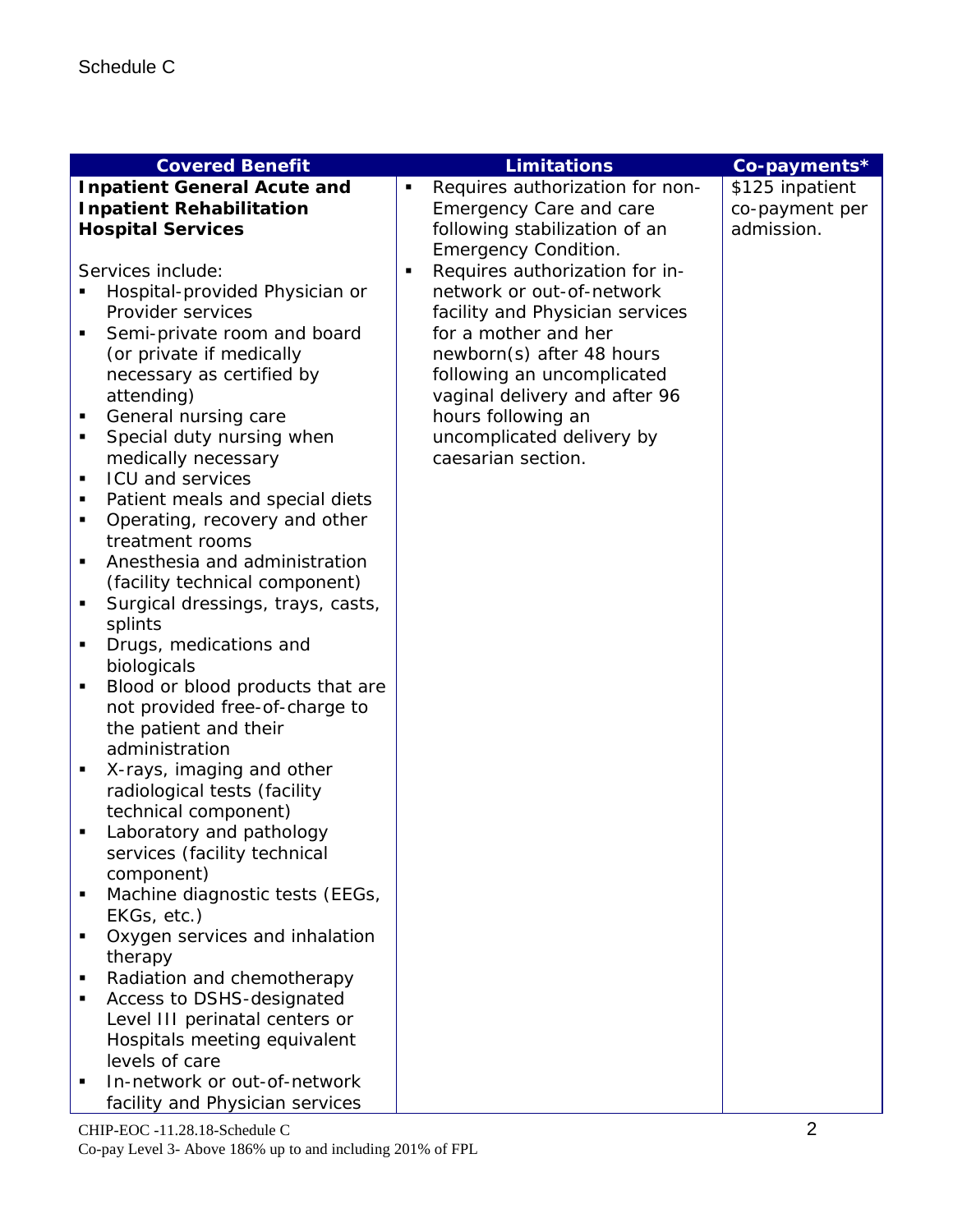|   | <b>Covered Benefit</b>                                    | <b>Limitations</b> | Co-payments* |
|---|-----------------------------------------------------------|--------------------|--------------|
|   | for a mother and her                                      |                    |              |
|   | newborn(s) for a minimum of                               |                    |              |
|   | 48 hours following an                                     |                    |              |
|   | uncomplicated vaginal delivery                            |                    |              |
|   | and 96 hours following an                                 |                    |              |
|   | uncomplicated delivery by                                 |                    |              |
|   | caesarian section.                                        |                    |              |
| ٠ | Hospital, physician and related                           |                    |              |
|   | medical services, such as                                 |                    |              |
|   | anesthesia, associated with                               |                    |              |
|   | dental care.                                              |                    |              |
| ٠ | Inpatient services associated                             |                    |              |
|   | with (a) miscarriage or (b) a                             |                    |              |
|   | non-viable pregnancy (molar                               |                    |              |
|   | pregnancy, ectopic pregnancy,                             |                    |              |
|   | or a fetus that expired in utero.)                        |                    |              |
|   | Inpatient services associated                             |                    |              |
|   | with miscarriage or non-viable                            |                    |              |
|   | pregnancy include, but are not                            |                    |              |
|   | limited to:                                               |                    |              |
|   | dilation and curettage (D&C)                              |                    |              |
|   | procedures;                                               |                    |              |
|   | appropriate provider-                                     |                    |              |
|   | administered medications;                                 |                    |              |
|   | ultrasounds; and                                          |                    |              |
|   | histological examination of                               |                    |              |
|   | tissue samples.                                           |                    |              |
| п | Pre-surgical or post-surgical<br>orthodontic services for |                    |              |
|   | medically necessary treatment                             |                    |              |
|   | of craniofacial anomalies                                 |                    |              |
|   | requiring surgical intervention                           |                    |              |
|   | and delivered as part of a                                |                    |              |
|   | proposed and clearly outlined                             |                    |              |
|   | treatment plan to treat:                                  |                    |              |
|   | cleft lip and/or palate; or                               |                    |              |
|   | severe traumatic, skeletal                                |                    |              |
|   | and/or congenital                                         |                    |              |
|   | craniofacial deviations; or                               |                    |              |
|   | severe facial asymmetry                                   |                    |              |
|   | secondary to skeletal                                     |                    |              |
|   | defects, congenital                                       |                    |              |
|   | syndromal conditions and/or                               |                    |              |
|   | tumor growth or its                                       |                    |              |
|   | treatment.                                                |                    |              |
|   | Surgical implants                                         |                    |              |
|   |                                                           |                    |              |

CHIP-EOC -11.28.18-Schedule C 3 **•** Other artificial aids including

Co-pay Level 3- Above 186% up to and including 201% of FPL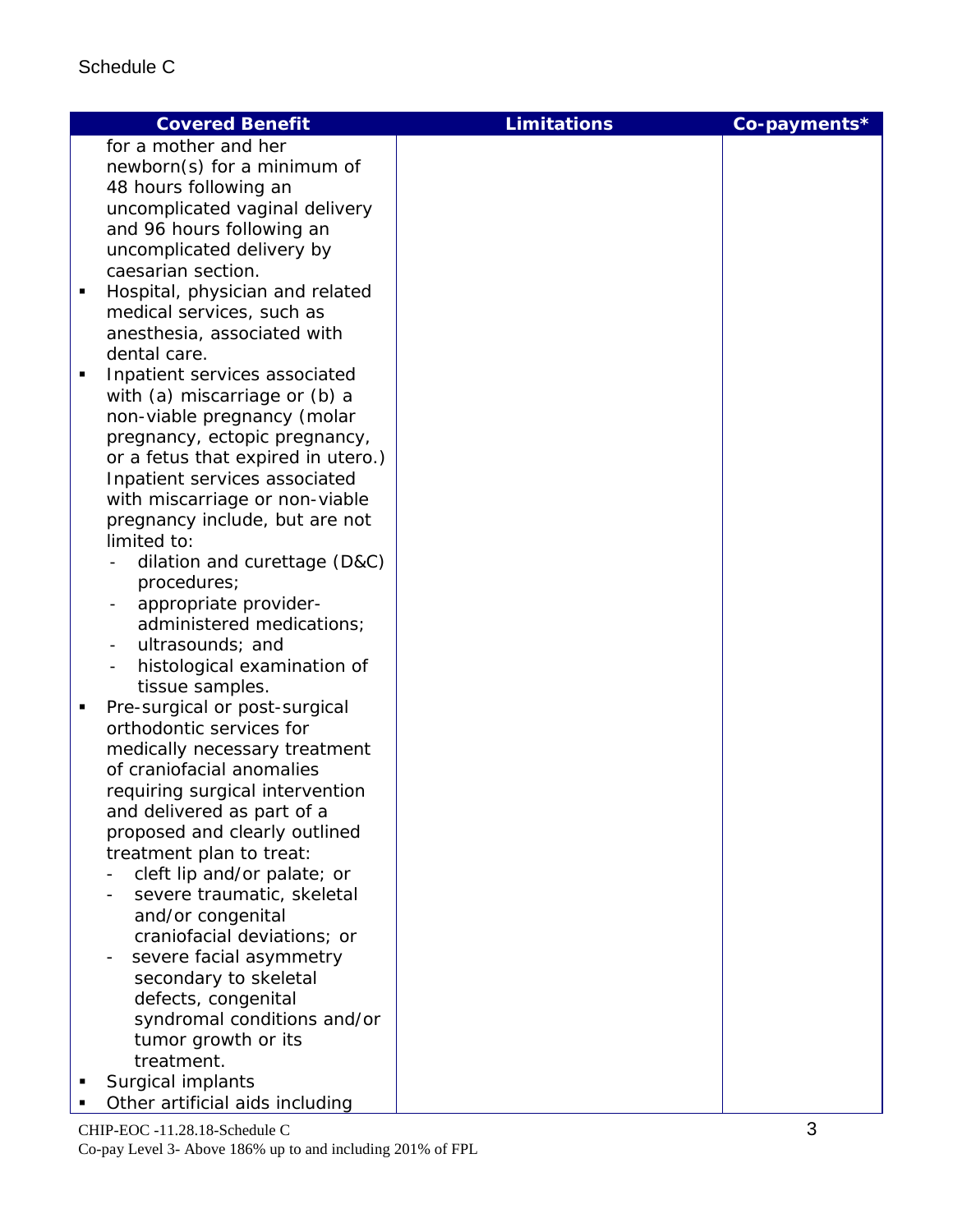|   | <b>Covered Benefit</b>                 |   | <b>Limitations</b>              | Co-payments*     |
|---|----------------------------------------|---|---------------------------------|------------------|
|   | surgical implants                      |   |                                 |                  |
|   | Inpatient services for a               |   |                                 |                  |
|   | mastectomy and breast                  |   |                                 |                  |
|   | reconstruction include:                |   |                                 |                  |
|   | all stages of reconstruction           |   |                                 |                  |
|   | on the affected breast;                |   |                                 |                  |
|   | surgery and reconstruction             |   |                                 |                  |
|   | on the other breast to                 |   |                                 |                  |
|   | produce symmetrical                    |   |                                 |                  |
|   | appearance; and                        |   |                                 |                  |
|   | treatment of physical                  |   |                                 |                  |
|   | complications from the                 |   |                                 |                  |
|   | mastectomy and treatment               |   |                                 |                  |
|   | of lymphedemas.                        |   |                                 |                  |
|   | Implantable devices are covered        |   |                                 |                  |
|   | under Inpatient and Outpatient         |   |                                 |                  |
|   | services and do not count              |   |                                 |                  |
|   | towards the DME 12 month               |   |                                 |                  |
|   | period limit.                          |   |                                 |                  |
|   | <b>Skilled Nursing</b>                 | ٠ | Requires authorization and      | None             |
|   | <b>Facilities</b>                      |   | physician prescription          |                  |
|   | (Includes Rehabilitation               |   | 60 days per 12-month period     |                  |
|   | Hospitals)                             |   | limit.                          |                  |
|   |                                        |   |                                 |                  |
|   | Services include, but are not          |   |                                 |                  |
|   | limited to, the following:             |   |                                 |                  |
|   | Semi-private room and board            |   |                                 |                  |
| п | Regular nursing services               |   |                                 |                  |
|   | <b>Rehabilitation services</b>         |   |                                 |                  |
| п | Medical supplies and use of            |   |                                 |                  |
|   | appliances and equipment               |   |                                 |                  |
|   | furnished by the facility              |   |                                 |                  |
|   | <b>Outpatient Hospital,</b>            |   | May require prior authorization |                  |
|   | <b>Comprehensive Outpatient</b>        |   | and physician prescription      |                  |
|   | <b>Rehabilitation Hospital, Clinic</b> |   |                                 | \$10 co-payment  |
|   | (Including Health Center) and          |   |                                 | for generic      |
|   | <b>Ambulatory Health Care Center</b>   |   |                                 | drugs.           |
|   |                                        |   |                                 | \$35 co-payment  |
|   | Services include, but are not          |   |                                 | for brand drugs. |
|   | limited to, the following services     |   |                                 |                  |
|   | provided in a hospital clinic or       |   |                                 |                  |
|   | emergency room, a clinic or health     |   |                                 |                  |
|   | center, hospital-based emergency       |   |                                 |                  |
|   | department or an ambulatory            |   |                                 |                  |
|   | health care setting:                   |   |                                 |                  |
|   | X-ray, imaging, and radiological       |   |                                 |                  |
|   | tests (technical component)            |   |                                 |                  |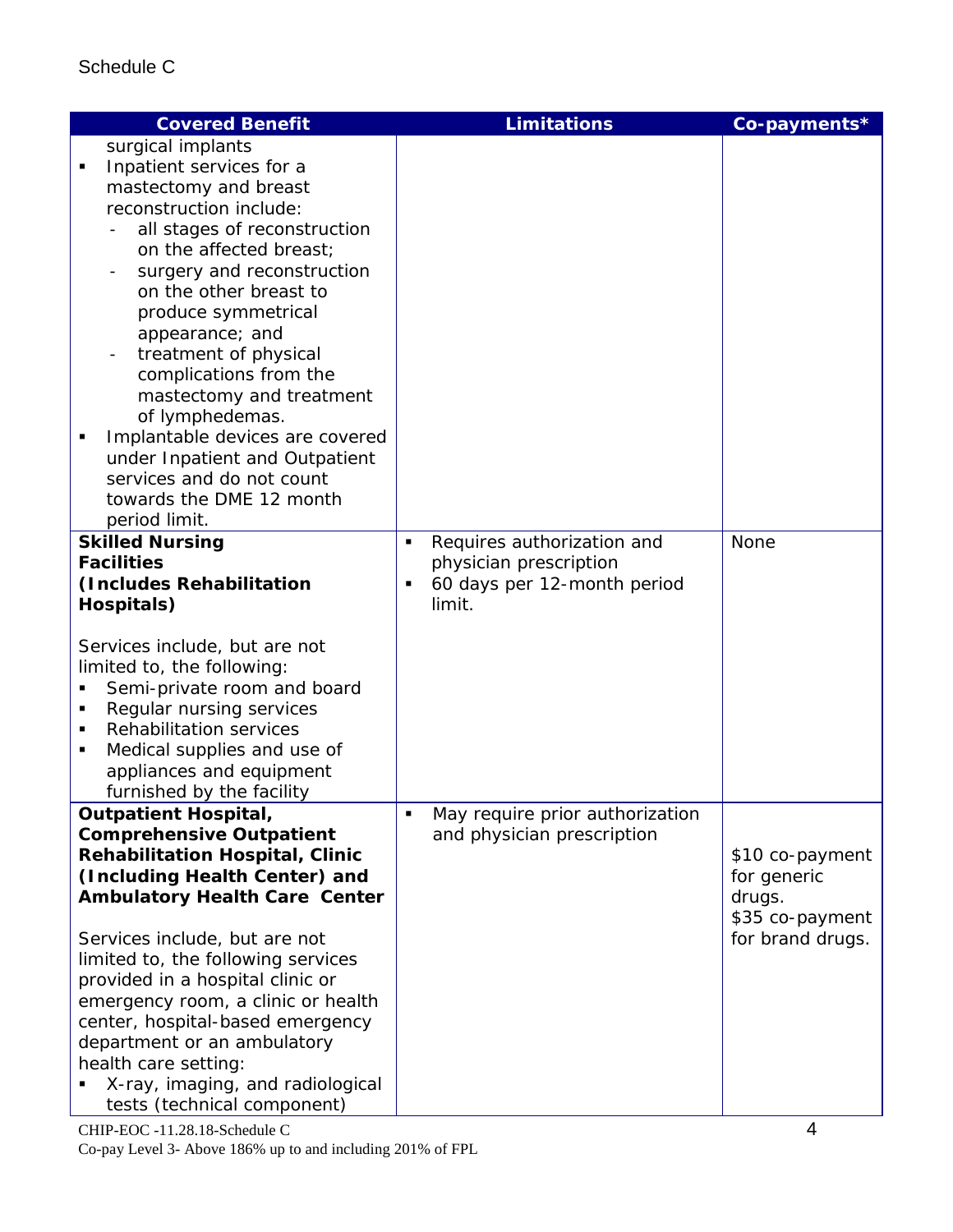|                | <b>Covered Benefit</b>             | <b>Limitations</b> | Co-payments* |
|----------------|------------------------------------|--------------------|--------------|
| $\blacksquare$ | Laboratory and pathology           |                    |              |
|                | services (technical component)     |                    |              |
|                | Machine diagnostic tests           |                    |              |
|                | Ambulatory surgical facility       |                    |              |
|                | services                           |                    |              |
|                | Drugs, medications and             |                    |              |
|                | biologicals                        |                    |              |
| п              | Casts, splints, dressings          |                    |              |
|                | Preventive health services         |                    |              |
|                | Physical, occupational and         |                    |              |
|                | speech therapy                     |                    |              |
| п              | Renal dialysis                     |                    |              |
| п              | Respiratory services               |                    |              |
| ٠              | Radiation and chemotherapy         |                    |              |
| п              | Blood or blood products that are   |                    |              |
|                | not provided free-of-charge to     |                    |              |
|                | the patient and the                |                    |              |
|                | administration of these products   |                    |              |
| ٠              | Facility and related medical       |                    |              |
|                | services, such as anesthesia,      |                    |              |
|                | associated with dental care,       |                    |              |
|                | when provided in a licensed        |                    |              |
|                | ambulatory surgical facility.      |                    |              |
| ٠              | Outpatient services associated     |                    |              |
|                | with (a) miscarriage or (b) a      |                    |              |
|                | non-viable pregnancy (molar        |                    |              |
|                | pregnancy, ectopic pregnancy,      |                    |              |
|                | or a fetus that expired in utero). |                    |              |
|                | Outpatient services associated     |                    |              |
|                | with miscarriage or non-viable     |                    |              |
|                | pregnancy include, but are not     |                    |              |
|                | limited to:                        |                    |              |
|                | dilation and curettage (D&C)       |                    |              |
|                | procedures;                        |                    |              |
|                | appropriate provider-              |                    |              |
|                | administered medications;          |                    |              |
|                | ultrasounds; and                   |                    |              |
|                | histological examination of        |                    |              |
|                | tissue samples.                    |                    |              |
|                | Pre-surgical or post-surgical      |                    |              |
|                | orthodontic services for           |                    |              |
|                | medically necessary treatment      |                    |              |
|                | of craniofacial anomalies          |                    |              |
|                | requiring surgical intervention    |                    |              |
|                | and delivered as part of a         |                    |              |
|                | proposed and clearly outlined      |                    |              |
|                | treatment plan to treat:           |                    |              |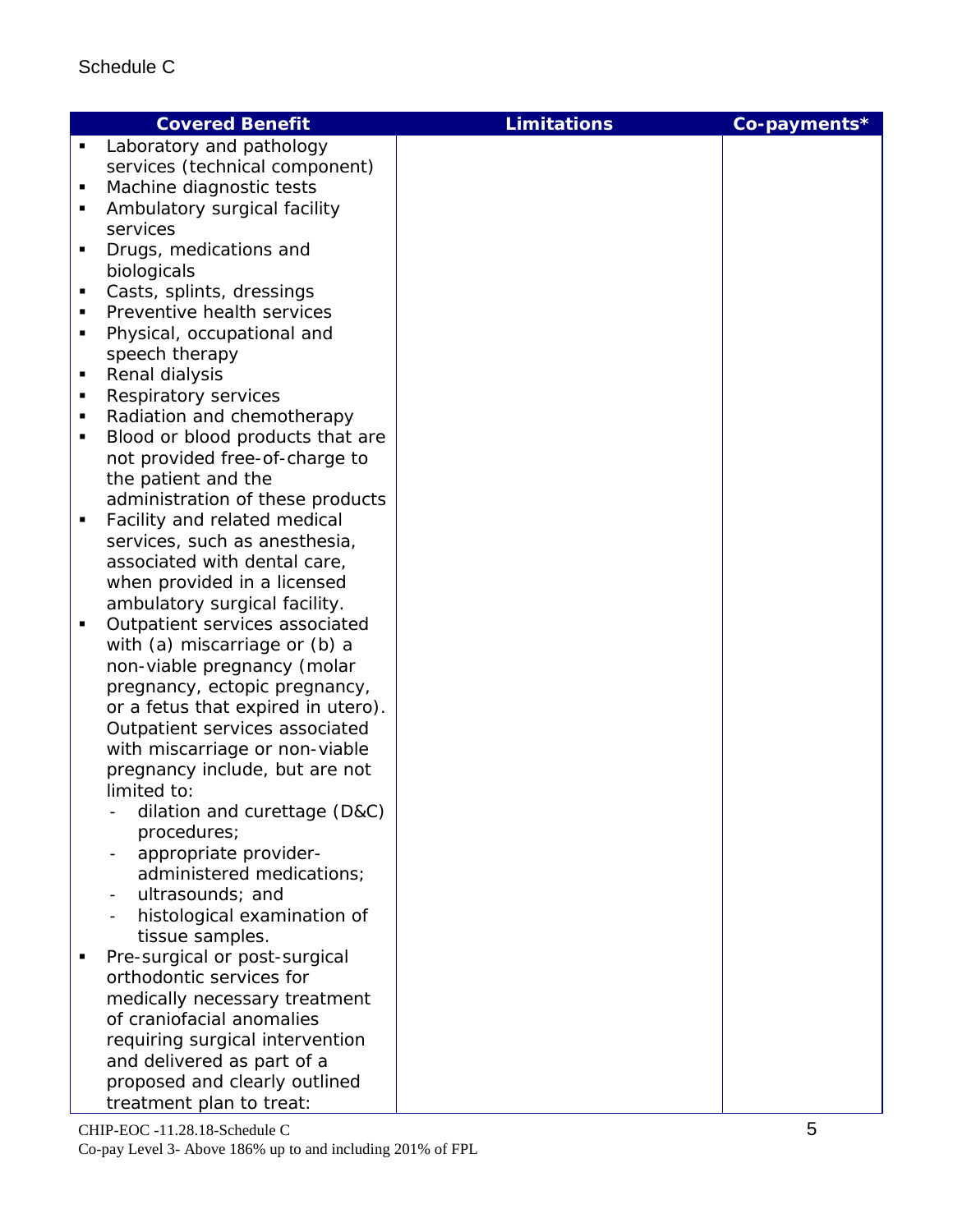| <b>Covered Benefit</b>                                                                                                                                                                                                                                                                                                                                                                                                                                                                                                                                                                                                                                                                                                                                                                                                                                                                                                                                                             | <b>Limitations</b>            | Co-payments*      |
|------------------------------------------------------------------------------------------------------------------------------------------------------------------------------------------------------------------------------------------------------------------------------------------------------------------------------------------------------------------------------------------------------------------------------------------------------------------------------------------------------------------------------------------------------------------------------------------------------------------------------------------------------------------------------------------------------------------------------------------------------------------------------------------------------------------------------------------------------------------------------------------------------------------------------------------------------------------------------------|-------------------------------|-------------------|
| cleft lip and/or palate; or<br>severe traumatic, skeletal<br>and/or congenital<br>craniofacial deviations; or<br>severe facial asymmetry<br>secondary to skeletal<br>defects, congenital<br>syndromal conditions and/or<br>tumor growth or its<br>treatment.<br>Surgical implants<br>Ξ<br>Other artificial aids including<br>п<br>surgical implants<br>Outpatient services provided at<br>$\blacksquare$<br>an outpatient hospital and<br>ambulatory health care center<br>for a mastectomy and breast<br>reconstruction as clinically<br>appropriate, include:<br>all stages of reconstruction<br>on the affected breast;<br>surgery and reconstruction<br>on the other breast to<br>produce symmetrical<br>appearance; and<br>treatment of physical<br>complications from the<br>mastectomy and treatment<br>of lymphedemas.<br>Implantable devices are covered<br>٠<br>under Inpatient and Outpatient<br>services and do not count<br>towards the DME 12 month<br>period limit. |                               |                   |
| Physician/Physician                                                                                                                                                                                                                                                                                                                                                                                                                                                                                                                                                                                                                                                                                                                                                                                                                                                                                                                                                                | May require authorization for | \$25 co-payment   |
| <b>Extender Professional Services</b>                                                                                                                                                                                                                                                                                                                                                                                                                                                                                                                                                                                                                                                                                                                                                                                                                                                                                                                                              | specialty services            | for office visit. |
| Services include, but are not<br>limited to the following:<br>American Academy of Pediatrics<br>recommended well-child exams<br>and preventive health services<br>(including but not limited to<br>vision and hearing screening<br>and immunizations)<br>Physician office visits, in-patient<br>٠<br>and outpatient services                                                                                                                                                                                                                                                                                                                                                                                                                                                                                                                                                                                                                                                       |                               |                   |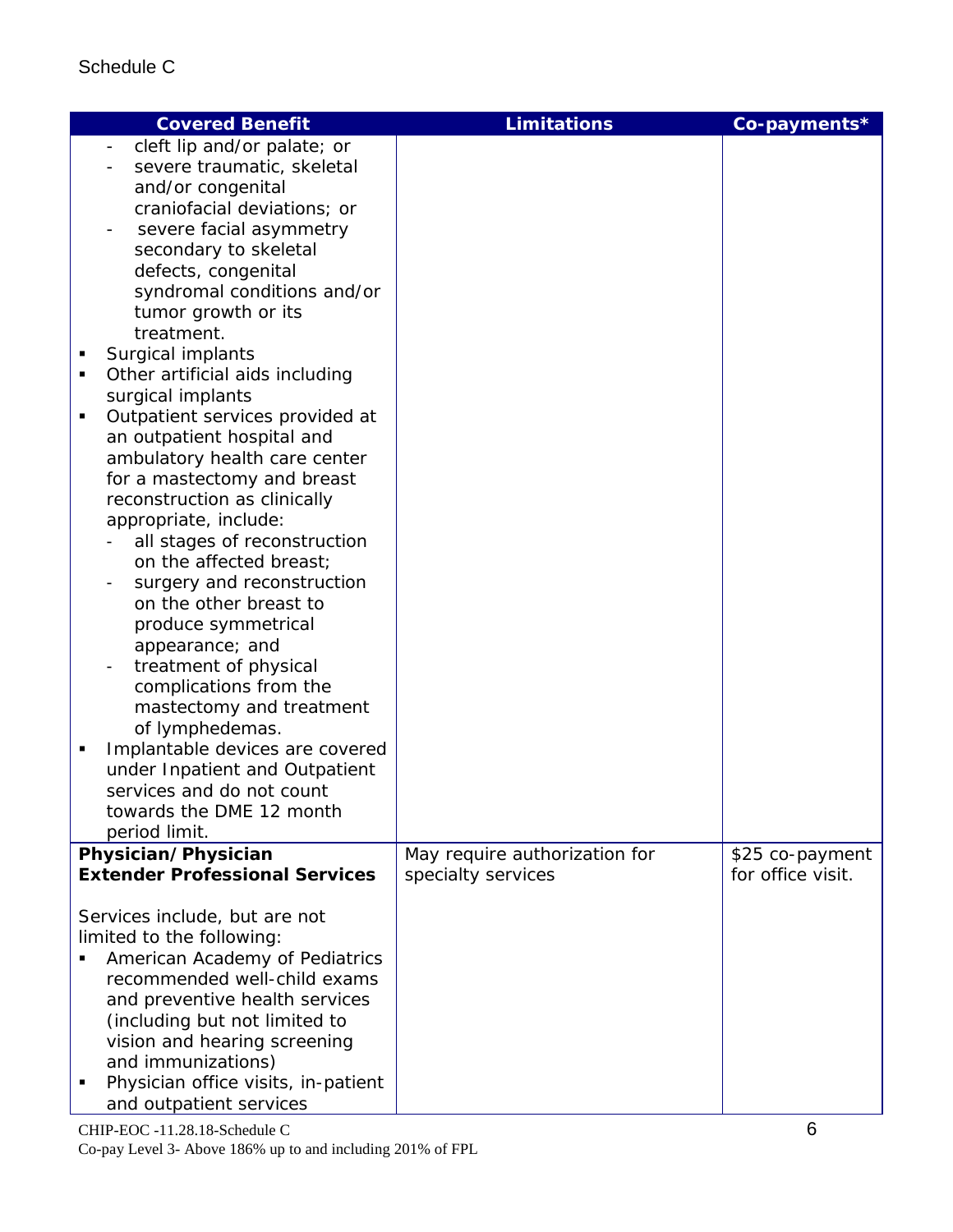|                | <b>Covered Benefit</b>                                 | <b>Limitations</b> | Co-payments* |
|----------------|--------------------------------------------------------|--------------------|--------------|
| $\blacksquare$ | Laboratory, x-rays, imaging and                        |                    |              |
|                | pathology services, including                          |                    |              |
|                | technical component and/or                             |                    |              |
|                | professional interpretation                            |                    |              |
| п              | Medications, biologicals and                           |                    |              |
|                | materials administered in                              |                    |              |
|                | Physician's office                                     |                    |              |
| ٠              | Allergy testing, serum and                             |                    |              |
|                | injections                                             |                    |              |
| $\blacksquare$ | Professional component                                 |                    |              |
|                | (in/outpatient) of surgical                            |                    |              |
|                | services, including:                                   |                    |              |
|                | Surgeons and assistant                                 |                    |              |
|                | surgeons for surgical                                  |                    |              |
|                | procedures including                                   |                    |              |
|                | appropriate follow-up care                             |                    |              |
|                | Administration of anesthesia                           |                    |              |
|                | by Physician (other than                               |                    |              |
|                | surgeon) or CRNA                                       |                    |              |
|                | Second surgical opinions<br>$\overline{\phantom{a}}$   |                    |              |
|                | Same-day surgery                                       |                    |              |
|                | performed in a Hospital                                |                    |              |
|                | without an over-night stay                             |                    |              |
|                | Invasive diagnostic                                    |                    |              |
|                |                                                        |                    |              |
|                | procedures such as<br>endoscopic examinations          |                    |              |
| П              |                                                        |                    |              |
|                | Hospital-based Physician                               |                    |              |
|                | services (including Physician-                         |                    |              |
|                | performed technical and                                |                    |              |
| п              | interpretive components)<br>Physician and professional |                    |              |
|                | services for a mastectomy and                          |                    |              |
|                | breast reconstruction include:                         |                    |              |
|                | all stages of reconstruction                           |                    |              |
|                | on the affected breast;                                |                    |              |
|                | surgery and reconstruction                             |                    |              |
|                | on the other breast to                                 |                    |              |
|                | produce symmetrical                                    |                    |              |
|                | appearance; and                                        |                    |              |
|                | treatment of physical                                  |                    |              |
|                | complications from the                                 |                    |              |
|                | mastectomy and treatment                               |                    |              |
|                | of lymphedemas.                                        |                    |              |
|                | In-network and out-of-network                          |                    |              |
|                | Physician services for a mother                        |                    |              |
|                | and her newborn(s) for a                               |                    |              |
|                | minimum of 48 hours following                          |                    |              |
|                |                                                        |                    |              |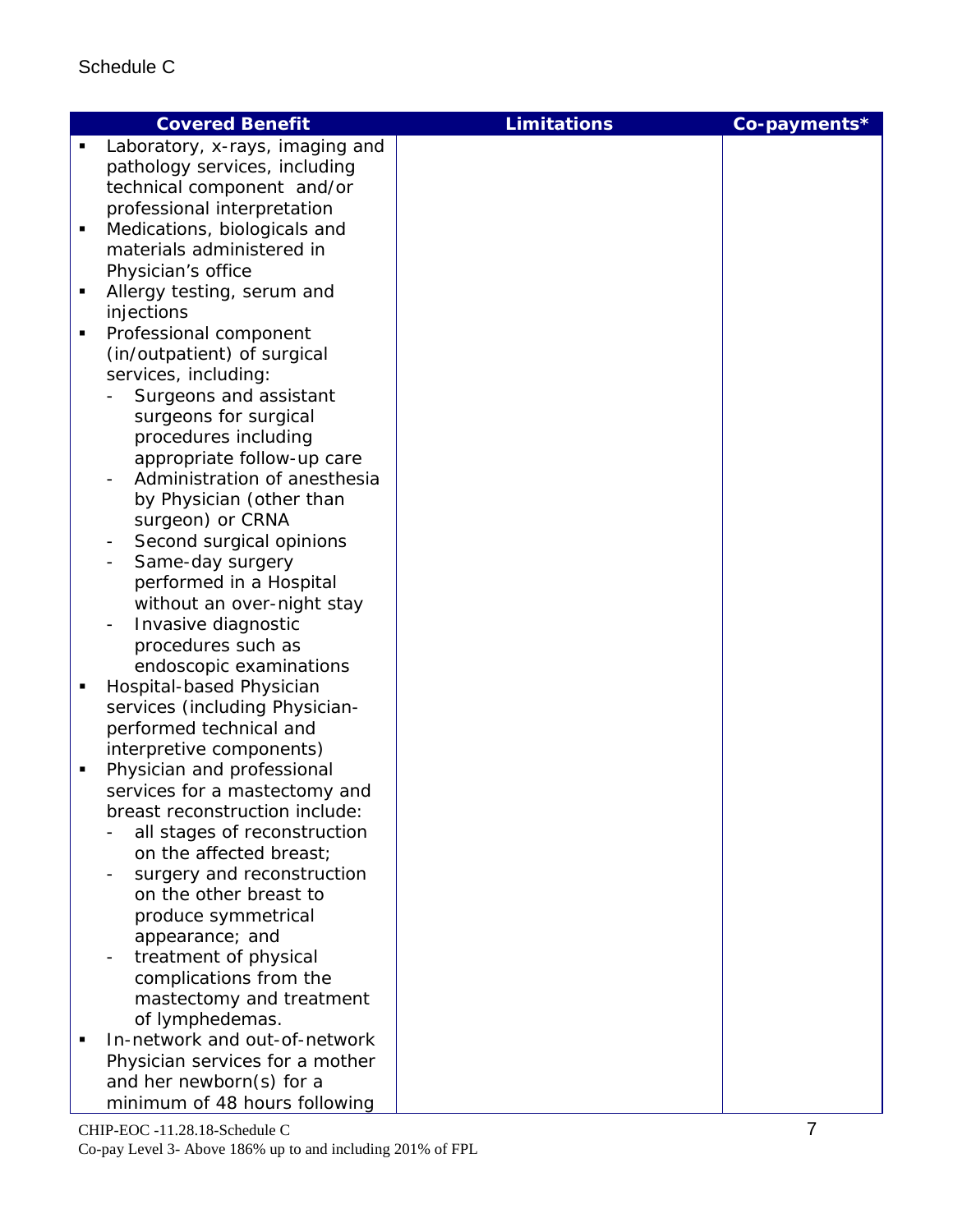| <b>Covered Benefit</b>                                                                                                                                                                                                                                                                                                                                                                                                                                                                                                                                                                                                                                                                                                                                                                                 | <b>Limitations</b>                                                                                         | Co-payments* |
|--------------------------------------------------------------------------------------------------------------------------------------------------------------------------------------------------------------------------------------------------------------------------------------------------------------------------------------------------------------------------------------------------------------------------------------------------------------------------------------------------------------------------------------------------------------------------------------------------------------------------------------------------------------------------------------------------------------------------------------------------------------------------------------------------------|------------------------------------------------------------------------------------------------------------|--------------|
| an uncomplicated vaginal<br>delivery and 96 hours following<br>an uncomplicated delivery by<br>caesarian section.<br>Physician services medically<br>٠<br>necessary to support a dentist<br>providing dental services to a<br>CHIP member such as general<br>anesthesia or intravenous (IV)<br>sedation.<br>Physician services associated<br>$\blacksquare$<br>with (a) miscarriage or (b) a<br>non-viable pregnancy (molar<br>pregnancy, ectopic pregnancy,<br>or a fetus that expired in utero).                                                                                                                                                                                                                                                                                                     |                                                                                                            |              |
| Physician services associated<br>with miscarriage or non-viable<br>pregnancy include, but are not<br>limited to:<br>dilation and curettage (D&C)<br>procedures;<br>appropriate provider-<br>administered medications;<br>ultrasounds; and<br>histological examination of<br>tissue samples.<br>Pre-surgical or post-surgical<br>orthodontic services for<br>medically necessary treatment<br>of craniofacial anomalies<br>requiring surgical intervention<br>and delivered as part of a<br>proposed and clearly outlined<br>treatment plan to treat:<br>cleft lip and/or palate; or<br>severe traumatic, skeletal<br>and/or congenital<br>craniofacial deviations; or<br>severe facial asymmetry<br>secondary to skeletal<br>defects, congenital<br>syndromal conditions and/or<br>tumor growth or its |                                                                                                            |              |
| treatment.                                                                                                                                                                                                                                                                                                                                                                                                                                                                                                                                                                                                                                                                                                                                                                                             |                                                                                                            |              |
| <b>Birthing Center Services</b>                                                                                                                                                                                                                                                                                                                                                                                                                                                                                                                                                                                                                                                                                                                                                                        | Covers birthing services provided<br>by a licensed birthing center.<br>Limited to facility services (e.g., | None         |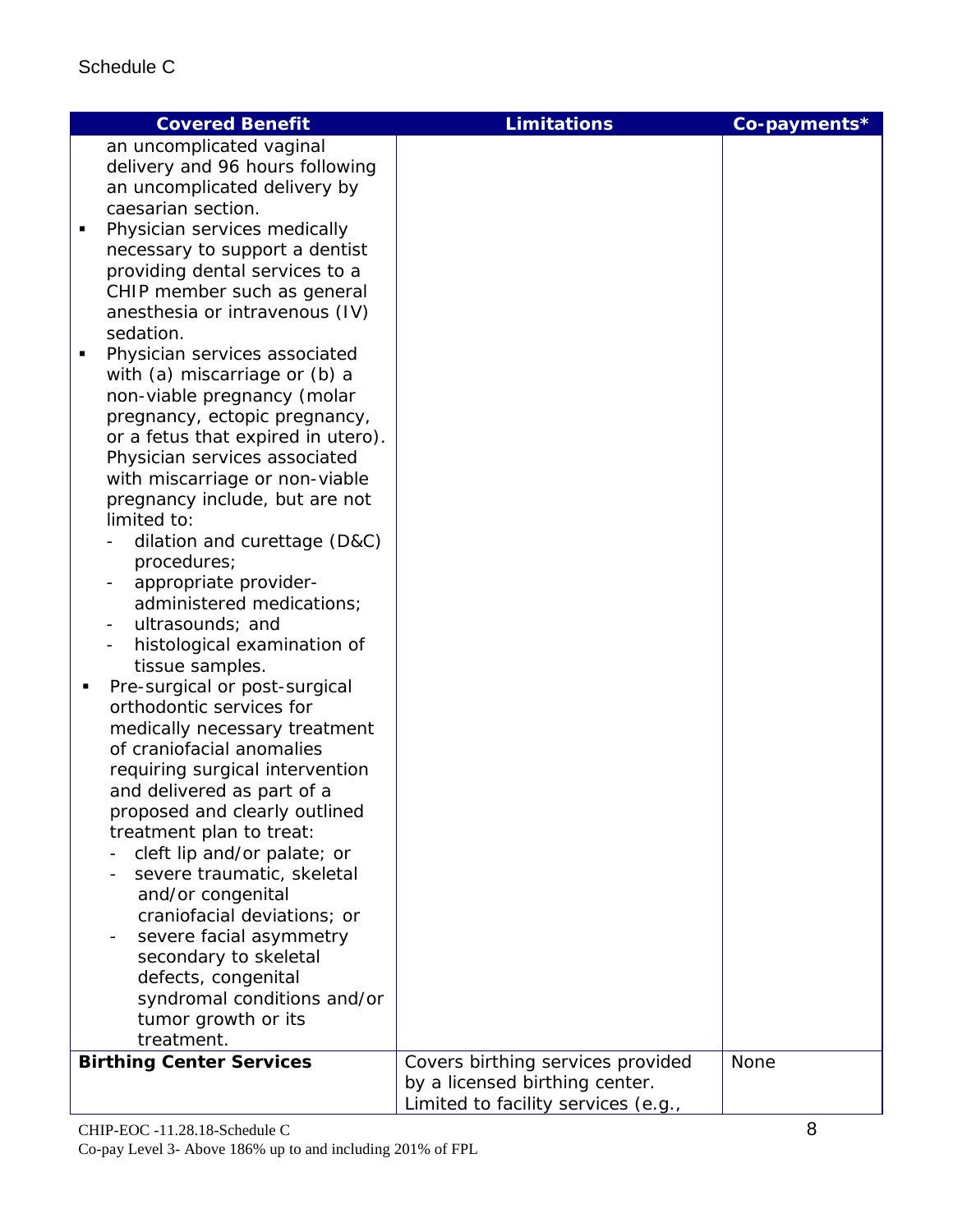| <b>Covered Benefit</b>                              | <b>Limitations</b>                    | Co-payments* |
|-----------------------------------------------------|---------------------------------------|--------------|
|                                                     | labor and delivery)                   |              |
| Services rendered by a Certified                    | Covers prenatal, birthing, and        | None.        |
| Nurse Midwife or physician in a                     | postpartum services rendered in a     |              |
| licensed birthing center.                           | licensed birthing center.             |              |
| <b>Durable Medical Equipment</b>                    | Requires prior authorization and<br>п | None         |
| (DME), Prosthetic Devices and                       | physician prescription                |              |
| <b>Disposable Medical Supplies</b>                  | \$20,000 per 12-month period<br>Ξ     |              |
|                                                     | limit for DME, prosthetics,           |              |
| Covered services include DME                        | devices and disposable medical        |              |
| (equipment that can withstand                       | supplies (implantable devices,        |              |
| repeated use and is primarily and                   | diabetic supplies and equipment       |              |
| customarily used to serve a                         | are not counted against this          |              |
| medical purpose, generally is not                   | cap).                                 |              |
| useful to a person in the absence of                |                                       |              |
| Illness, Injury, or Disability, and is              |                                       |              |
| appropriate for use in the home),                   |                                       |              |
| including devices and supplies that                 |                                       |              |
| are medically necessary and                         |                                       |              |
| necessary for one or more activities                |                                       |              |
| of daily living and appropriate to                  |                                       |              |
| assist in the treatment of a medical                |                                       |              |
| condition, including but not limited                |                                       |              |
| to:                                                 |                                       |              |
| Orthotic braces and orthotics<br>$\blacksquare$     |                                       |              |
| <b>Dental Devices</b><br>$\blacksquare$             |                                       |              |
| Prosthetic devices such as<br>٠                     |                                       |              |
| artificial eyes, limbs, braces,                     |                                       |              |
| and external breast prostheses                      |                                       |              |
| Prosthetic eyeglasses and<br>٠                      |                                       |              |
| contact lenses for the                              |                                       |              |
| management of severe                                |                                       |              |
| ophthalmologic disease                              |                                       |              |
| Other artificial aids including                     |                                       |              |
| surgical implants<br>Hearing aids<br>$\blacksquare$ |                                       |              |
| Implantable devices are covered<br>٠                |                                       |              |
| under Inpatient and Outpatient                      |                                       |              |
| services and do not count                           |                                       |              |
| towards the DME 12-month                            |                                       |              |
| period limit.                                       |                                       |              |
| Diagnosis-specific disposable<br>п                  |                                       |              |
| medical supplies, including                         |                                       |              |
| diagnosis-specific prescribed                       |                                       |              |
| specialty formula and dietary                       |                                       |              |
| supplements.                                        |                                       |              |
| <b>Home and Community Health</b>                    | Requires prior authorization and<br>Ξ | None         |
| <b>Services</b>                                     | physician prescription                |              |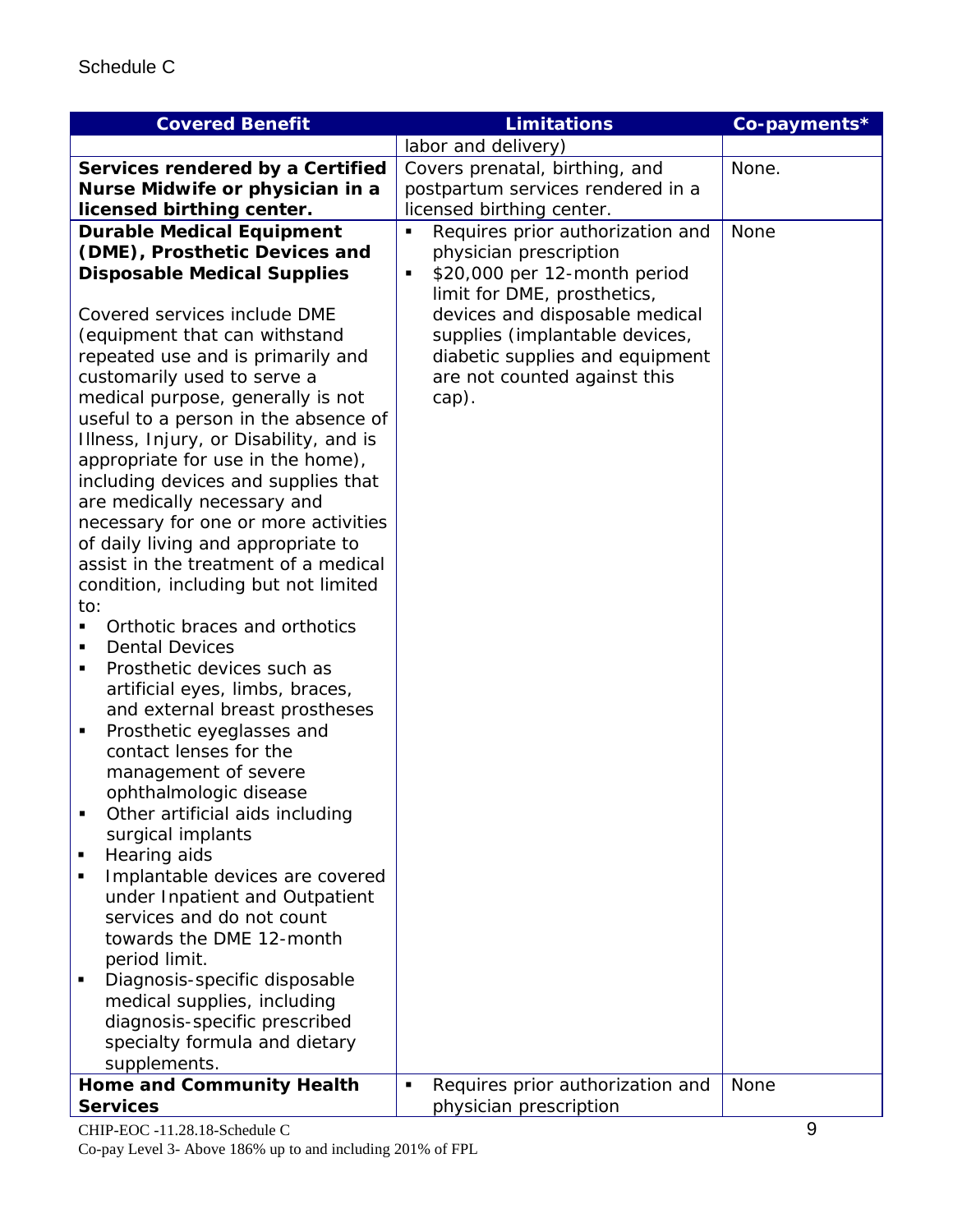| <b>Covered Benefit</b>                                                                                                                                                                                                                                                                                                                                                                                                                                                                                                                                                                                                                                                                                                                                                                                                                                                           |                     | <b>Limitations</b>                                                                                                                                                                                                                                                                                                                                     | Co-payments*    |
|----------------------------------------------------------------------------------------------------------------------------------------------------------------------------------------------------------------------------------------------------------------------------------------------------------------------------------------------------------------------------------------------------------------------------------------------------------------------------------------------------------------------------------------------------------------------------------------------------------------------------------------------------------------------------------------------------------------------------------------------------------------------------------------------------------------------------------------------------------------------------------|---------------------|--------------------------------------------------------------------------------------------------------------------------------------------------------------------------------------------------------------------------------------------------------------------------------------------------------------------------------------------------------|-----------------|
| Services that are provided in the<br>home and community, including,<br>but not limited to:<br>Home infusion<br>Respiratory therapy<br>Visits for private duty nursing<br>٠<br>(R.N., L.V.N.)<br>Skilled nursing visits as defined<br>$\blacksquare$<br>for home health purposes (may<br>include R.N. or L.V.N.).<br>Home health aide when included<br>as part of a plan of care during<br>a period that skilled visits have<br>been approved.<br>Speech, physical and<br>occupational<br>therapies.                                                                                                                                                                                                                                                                                                                                                                              | ٠<br>$\blacksquare$ | Services are not intended to<br>replace the CHILD'S caretaker<br>or to provide relief for the<br>caretaker.<br>Skilled nursing visits are<br>provided on intermittent level<br>and not intended to provide 24-<br>hour skilled nursing services.<br>Services are not intended to<br>replace 24-hour inpatient or<br>skilled nursing facility services. |                 |
| <b>Inpatient Mental Health</b>                                                                                                                                                                                                                                                                                                                                                                                                                                                                                                                                                                                                                                                                                                                                                                                                                                                   | $\blacksquare$      | Requires prior authorization for                                                                                                                                                                                                                                                                                                                       | \$125 inpatient |
| <b>Services</b>                                                                                                                                                                                                                                                                                                                                                                                                                                                                                                                                                                                                                                                                                                                                                                                                                                                                  | $\blacksquare$      | non-emergency services<br>Does not require PCP referral.                                                                                                                                                                                                                                                                                               | co-payment.     |
| Mental health services, including<br>for serious mental illness, furnished<br>in a free-standing psychiatric<br>hospital, psychiatric units of<br>general acute care hospitals and<br>state-operated facilities, including,<br>but not limited to:<br>Neuropsychological and<br>psychological testing.<br>When inpatient psychiatric<br>$\blacksquare$<br>services are ordered 1) by a<br>court of competent jurisdiction<br>pursuant to the Texas Health<br>and Safety Code Chapters 573,<br>Subchapters B and C, or 574,<br>Subchapter D; or 2) as a<br>condition of probation.<br>The court order serves as<br>٠<br>binding determination of<br>medical necessity. Any<br>modification or termination of<br>services must be presented to<br>the court with jurisdiction over<br>the matter for determination.<br>These requirements are not<br>applicable when the Member is |                     |                                                                                                                                                                                                                                                                                                                                                        |                 |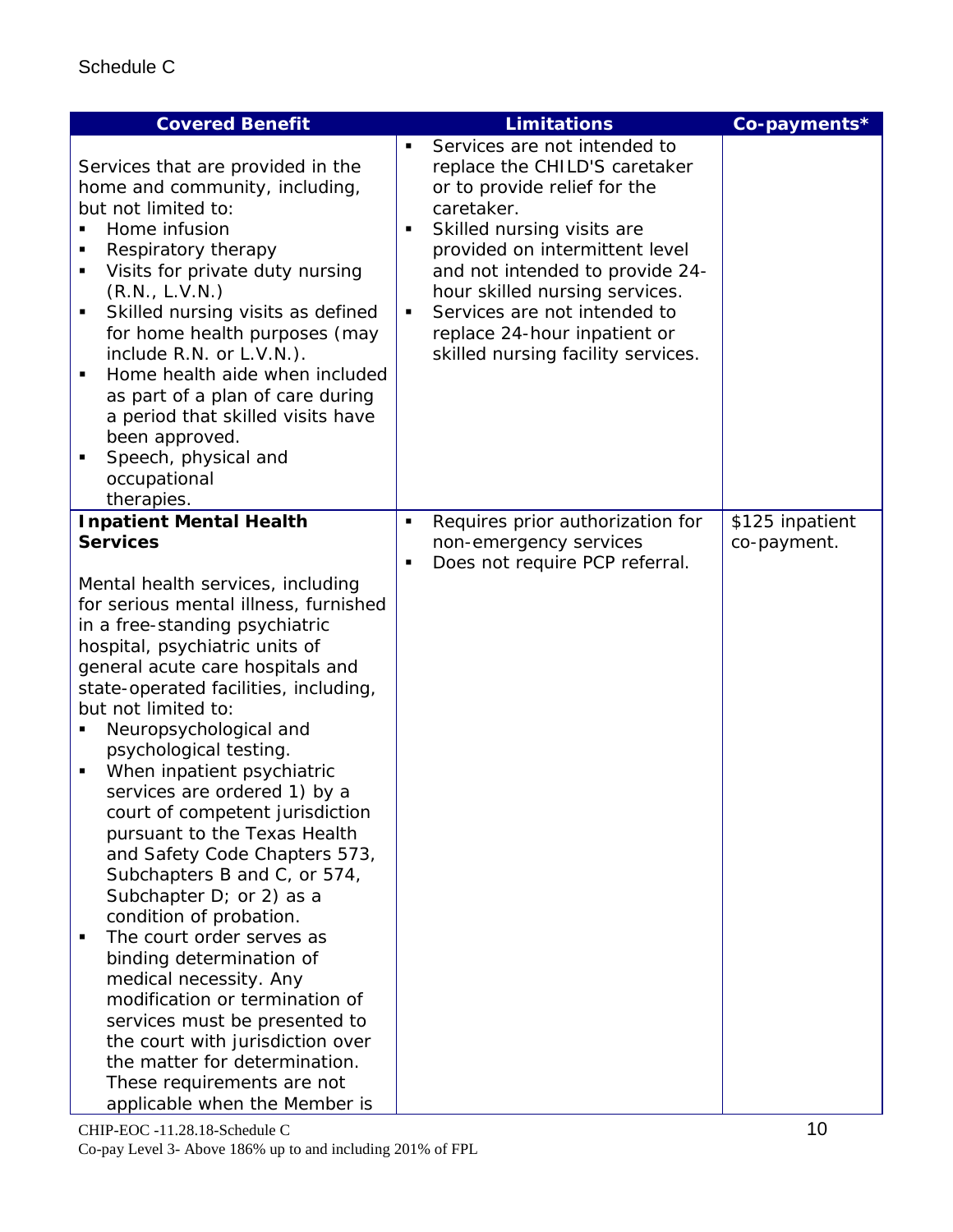| <b>Covered Benefit</b>                      |                | <b>Limitations</b>                  | Co-payments*      |
|---------------------------------------------|----------------|-------------------------------------|-------------------|
| considered incarcerated, as                 |                |                                     |                   |
| defined by UMCM Section                     |                |                                     |                   |
| 16.1.15.2.                                  |                |                                     |                   |
| <b>Outpatient Mental Health</b>             | п              | May require prior authorization.    | \$25 co-payment   |
| <b>Services</b>                             | ٠              | Does not require PCP referral.      | for office visit. |
|                                             | П              | A Qualified Mental Health           |                   |
| Mental health services, including           |                | Provider - Community Services       |                   |
| for serious mental illness, provided        |                | (QMHP-CS), is defined by the        |                   |
| on an outpatient basis, including,          |                | <b>Texas Department of State</b>    |                   |
| but not limited to:                         |                | Health Services (DSHS) in Title     |                   |
| The visits can be furnished in a            |                | 25 Tex. Admin. Code                 |                   |
| variety of community-based                  |                | §412.303(48). QMHP-CSs shall        |                   |
| settings (including school and              |                | be providers working through a      |                   |
| home-based) or in a state-                  |                | <b>DSHS-contracted Local Mental</b> |                   |
| operated facility.                          |                | Health Authority or a separate      |                   |
| Neuropsychological and<br>٠                 |                | DSHS-contracted entity. QMHP-       |                   |
| psychological testing                       |                | CSs shall be supervised by a        |                   |
| Medication management<br>Ξ                  |                | licensed mental health              |                   |
| Residential treatment services<br>п         |                | professional or physician and       |                   |
| Sub-acute outpatient services<br>п          |                | provide services in accordance      |                   |
| (partial hospitalization or                 |                | with DSHS standards. Those          |                   |
| rehabilitative day treatment)               |                | services include individual and     |                   |
| Skills training (psycho-<br>Ξ               |                | group skills training (that can be  |                   |
| educational skill development               |                | components of interventions         |                   |
| When outpatient psychiatric<br>٠            |                | such as day treatment and in-       |                   |
| services are ordered 1) by a                |                | home services), patient and         |                   |
| court of competent jurisdiction             |                | family education, and crisis        |                   |
| pursuant to the Texas Health                |                | services.                           |                   |
| and Safety Code Chapters 573,               |                |                                     |                   |
| Subchapters B and C, or 574,                |                |                                     |                   |
| Subchapters A through G, Texas              |                |                                     |                   |
| Family Code Chapter 55,                     |                |                                     |                   |
| Subchapter $D$ ; or 2) as a                 |                |                                     |                   |
| condition of probation.                     |                |                                     |                   |
| The court order serves as<br>$\blacksquare$ |                |                                     |                   |
| binding determination of                    |                |                                     |                   |
| medical necessity. Any                      |                |                                     |                   |
| modification or termination of              |                |                                     |                   |
| services must be presented to               |                |                                     |                   |
| the court with jurisdiction over            |                |                                     |                   |
| the matter for determination.               |                |                                     |                   |
| These requirements are not                  |                |                                     |                   |
| applicable when the Member is               |                |                                     |                   |
| considered incarcerated, as                 |                |                                     |                   |
| defined by UMCM Section                     |                |                                     |                   |
| 16.1.15.2.                                  |                |                                     |                   |
| <b>Inpatient and Residential</b>            | $\blacksquare$ | Requires prior authorization for    | \$125 inpatient   |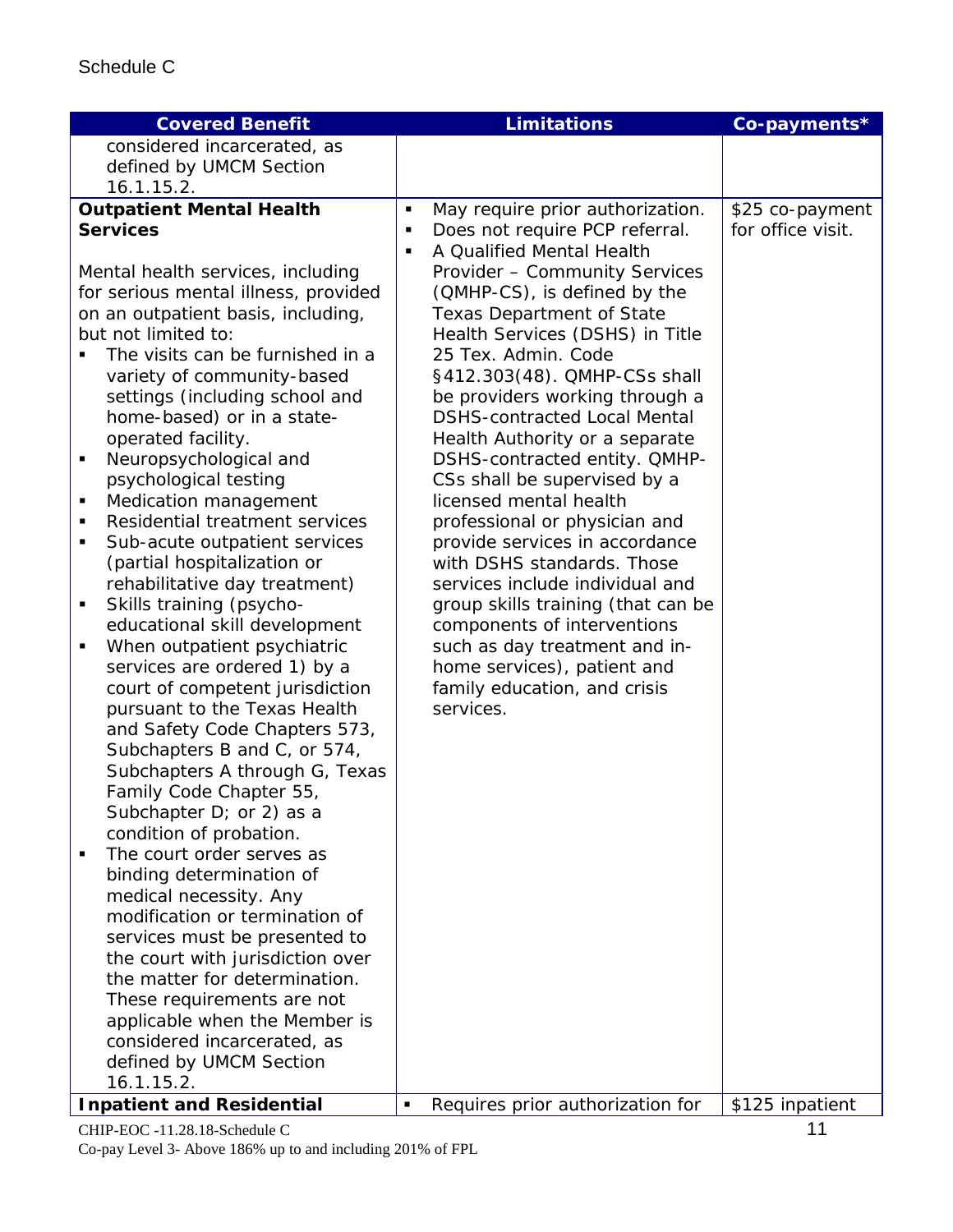| <b>Covered Benefit</b>                                                                                                                                                                                                                                                                                                                                                                                                                                                                                                                                                                                                                                                                                                                                                                                                                                                                              |   | <b>Limitations</b>             | Co-payments*                         |
|-----------------------------------------------------------------------------------------------------------------------------------------------------------------------------------------------------------------------------------------------------------------------------------------------------------------------------------------------------------------------------------------------------------------------------------------------------------------------------------------------------------------------------------------------------------------------------------------------------------------------------------------------------------------------------------------------------------------------------------------------------------------------------------------------------------------------------------------------------------------------------------------------------|---|--------------------------------|--------------------------------------|
| <b>Substance Abuse Treatment</b>                                                                                                                                                                                                                                                                                                                                                                                                                                                                                                                                                                                                                                                                                                                                                                                                                                                                    |   | non-emergency services         | co-payment.                          |
| <b>Services</b>                                                                                                                                                                                                                                                                                                                                                                                                                                                                                                                                                                                                                                                                                                                                                                                                                                                                                     | п | Does not require PCP referral. |                                      |
| Inpatient and substance abuse<br>treatment services include, but are<br>not limited to:<br>Inpatient and residential<br>substance abuse treatment<br>services including detoxification<br>and crisis stabilization, and 24-<br>hour residential rehabilitation<br>programs.<br>When inpatient and residential<br>٠<br>substance use disorder<br>treatment services are required<br>as:<br>1) a court order, consistent with<br>Chapter 462, Subchapter D of<br>the Texas Health and Safety<br>Code; or<br>2) as a condition of probation<br>The court order serves as a<br>binding determination of<br>medical necessity. Any<br>modification or termination of<br>services must be presented to<br>the court with jurisdiction over<br>the matter for determination.<br>These requirements are not<br>٠<br>applicable when the Member is<br>considered incarcerated, as<br>defined by UMCM Section |   |                                |                                      |
| 16.1.15.2.                                                                                                                                                                                                                                                                                                                                                                                                                                                                                                                                                                                                                                                                                                                                                                                                                                                                                          |   |                                |                                      |
| <b>Outpatient Substance Abuse</b>                                                                                                                                                                                                                                                                                                                                                                                                                                                                                                                                                                                                                                                                                                                                                                                                                                                                   | П | Requires prior authorization.  | \$25 co-payment<br>for office visit. |
| <b>Treatment Services</b>                                                                                                                                                                                                                                                                                                                                                                                                                                                                                                                                                                                                                                                                                                                                                                                                                                                                           | п | Does not require PCP referral. |                                      |
| Outpatient substance abuse<br>treatment services include, but are<br>not limited to:<br>Prevention and intervention<br>services that are provided by<br>physician and non-physician<br>providers, such as screening,<br>assessment and referral for<br>chemical dependency disorders.<br>Intensive outpatient services<br>Partial hospitalization                                                                                                                                                                                                                                                                                                                                                                                                                                                                                                                                                   |   |                                |                                      |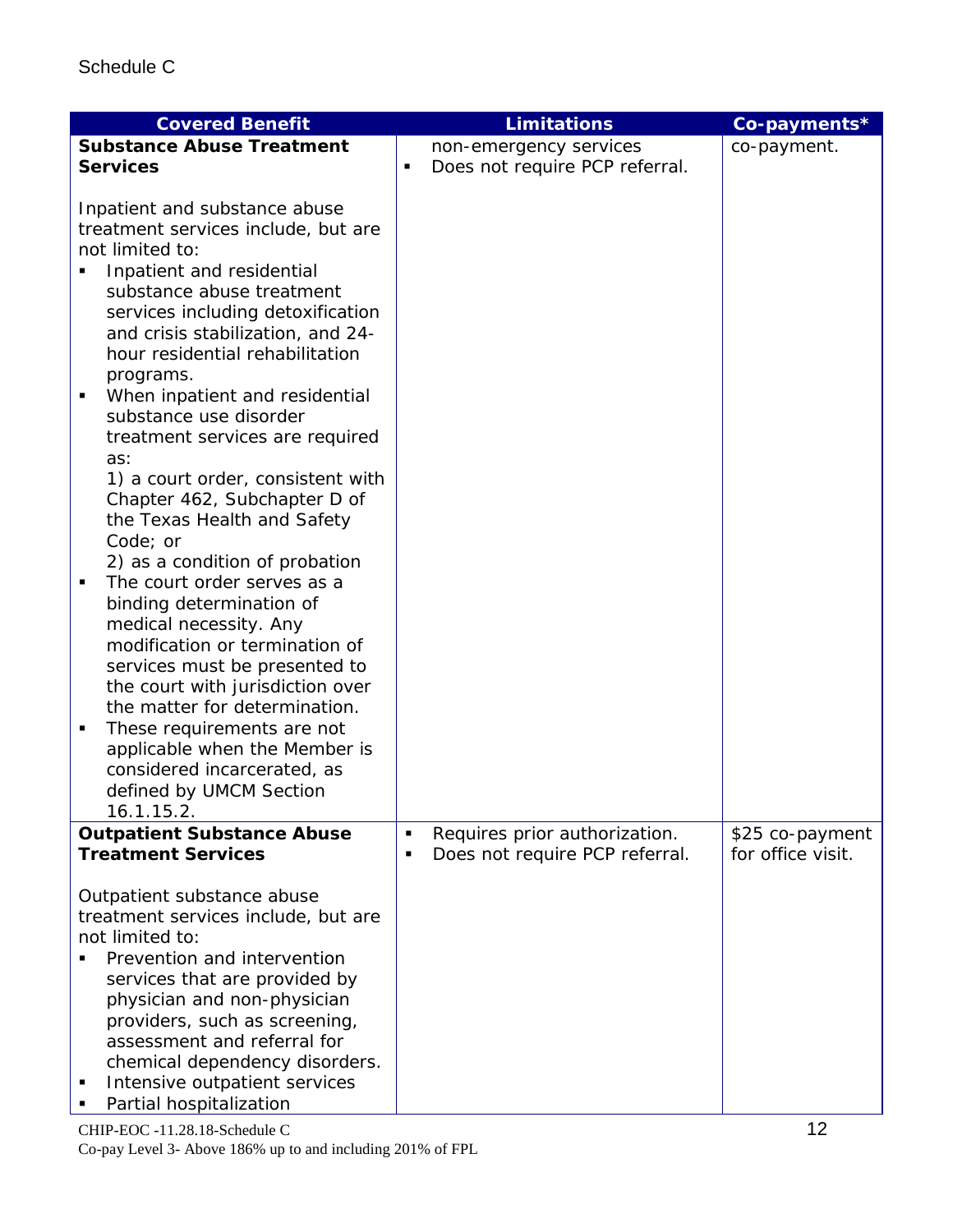|   | <b>Covered Benefit</b>                       |   | <b>Limitations</b>               | Co-payments* |
|---|----------------------------------------------|---|----------------------------------|--------------|
|   | Intensive outpatient services is             |   |                                  |              |
|   | defined as an organized non-                 |   |                                  |              |
|   | residential service providing                |   |                                  |              |
|   | structured group and individual              |   |                                  |              |
|   | therapy, educational services,               |   |                                  |              |
|   | and life skills training that                |   |                                  |              |
|   | consists of at least 10 hours per            |   |                                  |              |
|   | week for four to 12 weeks, but               |   |                                  |              |
|   | less than 24 hours per day.                  |   |                                  |              |
| п | Outpatient treatment service is              |   |                                  |              |
|   | defined as consisting of at least            |   |                                  |              |
|   | one to two hours per week                    |   |                                  |              |
|   | providing structured group and               |   |                                  |              |
|   | individual therapy, educational              |   |                                  |              |
|   | services, and life skills training.          |   |                                  |              |
|   | When outpatient substance use                |   |                                  |              |
|   | disorder treatment services are              |   |                                  |              |
|   | required as:                                 |   |                                  |              |
|   | 1) a court order, consistent with            |   |                                  |              |
|   | Chapter 462, Subchapter D of                 |   |                                  |              |
|   | the Texas Health and Safety                  |   |                                  |              |
|   | Code; or                                     |   |                                  |              |
|   | 2) as a condition of probation               |   |                                  |              |
|   | the court order serves as a                  |   |                                  |              |
|   | binding determination of                     |   |                                  |              |
|   | medical necessity. Any                       |   |                                  |              |
|   | modification or termination of               |   |                                  |              |
|   | services must be presented to                |   |                                  |              |
|   | the court with jurisdiction over             |   |                                  |              |
|   | the matter for determination.                |   |                                  |              |
|   | These requirements are not                   |   |                                  |              |
|   | applicable when the Member is                |   |                                  |              |
|   | considered incarcerated, as                  |   |                                  |              |
|   | defined by UMCM Section                      |   |                                  |              |
|   | 16.1.15.2.                                   |   |                                  |              |
|   | <b>Rehabilitation Services</b>               | п | Requires prior authorization and | None         |
|   |                                              |   | physician prescription           |              |
|   |                                              |   |                                  |              |
|   | Habilitation (the process of                 |   |                                  |              |
|   | supplying a child with the means to          |   |                                  |              |
|   | reach age-appropriate                        |   |                                  |              |
|   | developmental milestones through             |   |                                  |              |
|   | therapy or treatment) and                    |   |                                  |              |
|   | rehabilitation services include, but         |   |                                  |              |
|   | are not limited to the following:            |   |                                  |              |
|   | Physical, occupational and<br>speech therapy |   |                                  |              |

 $CHIP-EOC -11.28.18-Schedule C$  13 Co-pay Level 3- Above 186% up to and including 201% of FPL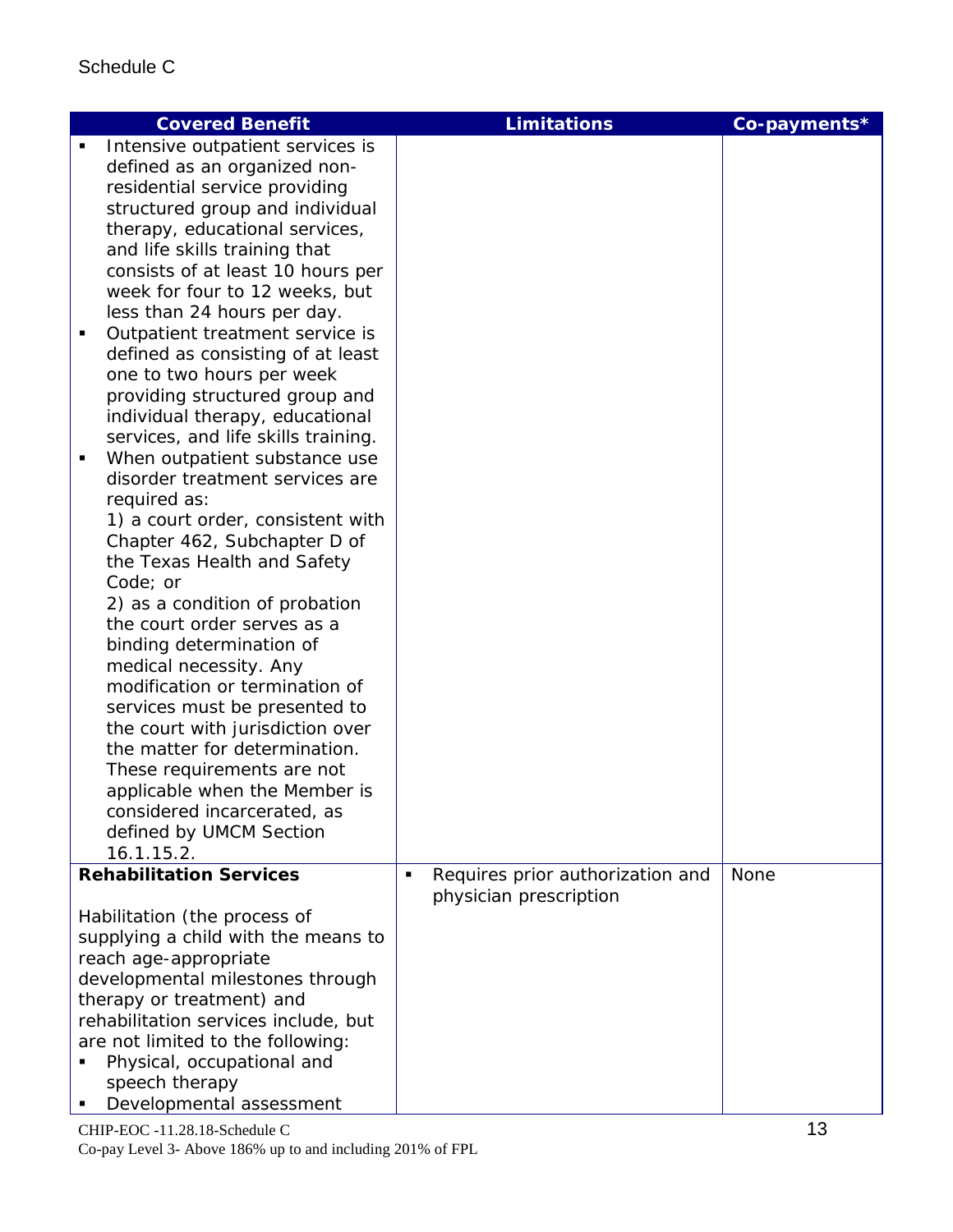| <b>Covered Benefit</b>                                          |   | <b>Limitations</b>               | Co-payments*    |
|-----------------------------------------------------------------|---|----------------------------------|-----------------|
| <b>Hospice Care Services</b>                                    | ٠ | Requires authorization and       | None            |
|                                                                 |   | physician prescription           |                 |
| Services include, but are not                                   | Ξ | Services apply to the hospice    |                 |
| limited to:                                                     |   | diagnosis.                       |                 |
| Palliative care, including medical                              | ٠ | Up to a maximum of 120 days      |                 |
| and support services, for those                                 |   | with a 6 month life_expectancy.  |                 |
| children who have six months or                                 | ٠ | Patients electing hospice        |                 |
| less to live, to keep patients                                  |   | services may cancel this         |                 |
| comfortable during the last                                     |   | election at anytime.             |                 |
| weeks and months before death                                   |   |                                  |                 |
| Treatment services, including<br>٠                              |   |                                  |                 |
| treatment related to the                                        |   |                                  |                 |
| terminal illness, are unaffected                                |   |                                  |                 |
| by electing hospice care                                        |   |                                  |                 |
| services.                                                       |   |                                  |                 |
| <b>Emergency Services, including</b>                            | ٠ | Requires authorization for post- | \$75 co-payment |
| <b>Emergency Hospitals,</b>                                     |   | stabilization services           | for non-        |
| <b>Physicians, and Ambulance</b>                                |   |                                  | emergency ER.   |
| <b>Services</b>                                                 |   |                                  |                 |
|                                                                 |   |                                  |                 |
| Health Plan cannot require                                      |   |                                  |                 |
| authorization as a condition for                                |   |                                  |                 |
| payment for Emergency Conditions                                |   |                                  |                 |
| or labor and delivery.<br>Covered services include:             |   |                                  |                 |
|                                                                 |   |                                  |                 |
| Emergency services based on<br>prudent lay person definition of |   |                                  |                 |
| emergency health condition                                      |   |                                  |                 |
| Hospital emergency department<br>٠                              |   |                                  |                 |
| room and ancillary services and                                 |   |                                  |                 |
| physician services 24 hours a                                   |   |                                  |                 |
| day, 7 days a week, both by in-                                 |   |                                  |                 |
| network and out-of-network                                      |   |                                  |                 |
| providers                                                       |   |                                  |                 |
| Medical screening examination<br>٠                              |   |                                  |                 |
| <b>Stabilization services</b><br>٠                              |   |                                  |                 |
| Access to DSHS designated                                       |   |                                  |                 |
| Level 1 and Level II trauma                                     |   |                                  |                 |
| centers or hospitals meeting                                    |   |                                  |                 |
| equivalent levels of care for                                   |   |                                  |                 |
| emergency services                                              |   |                                  |                 |
| Emergency ground, air and                                       |   |                                  |                 |
| water transportation                                            |   |                                  |                 |
| Emergency dental services,                                      |   |                                  |                 |
| limited to fractured or                                         |   |                                  |                 |
| dislocated jaw, traumatic                                       |   |                                  |                 |
| damage to teeth, and removal                                    |   |                                  |                 |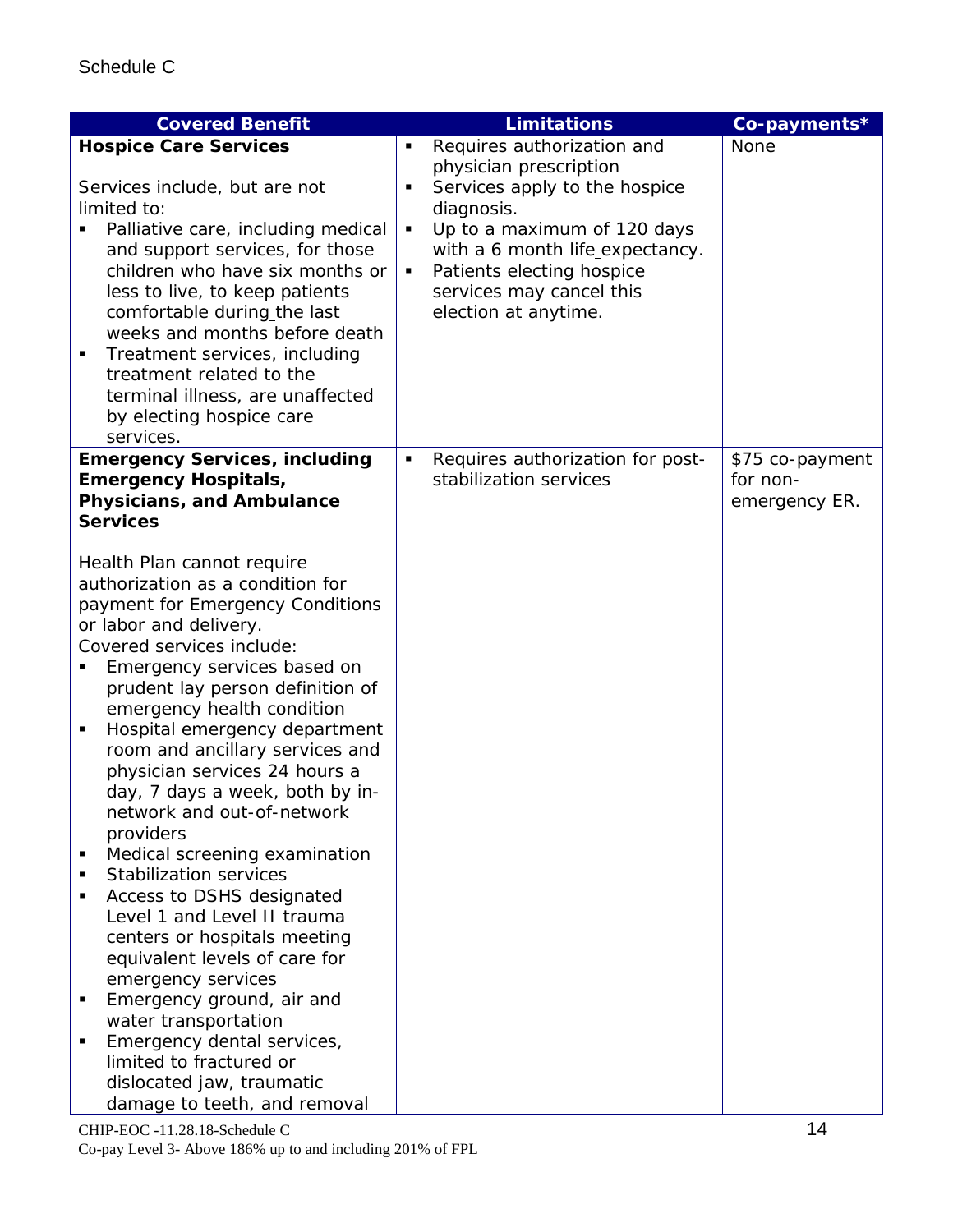| <b>Covered Benefit</b>                                                                                                                                                                                                                                                    | <b>Limitations</b>                                                                                                                                                                                                                                            | Co-payments*                         |
|---------------------------------------------------------------------------------------------------------------------------------------------------------------------------------------------------------------------------------------------------------------------------|---------------------------------------------------------------------------------------------------------------------------------------------------------------------------------------------------------------------------------------------------------------|--------------------------------------|
| of cysts                                                                                                                                                                                                                                                                  |                                                                                                                                                                                                                                                               |                                      |
| <b>Transplants</b>                                                                                                                                                                                                                                                        | Requires authorization<br>П                                                                                                                                                                                                                                   | None                                 |
| Covered services include:<br>Using up-to-date FDA<br>guidelines, all non-experimental<br>human organ and tissue<br>transplants and all forms of<br>non-experimental corneal, bone<br>marrow and peripheral stem cell<br>transplants, including donor<br>medical expenses. |                                                                                                                                                                                                                                                               |                                      |
| <b>Vision Benefit</b><br>Covered services include:<br>One examination of the eyes to<br>determine the need for and<br>prescription for corrective<br>lenses per 12-month period,<br>without authorization<br>One pair of non-prosthetic<br>eyewear per 12-month period    | The health plan may reasonably<br>٠<br>limit the cost of the<br>frames/lenses.<br>May require authorization for<br>٠<br>protective and polycarbonate<br>lenses when medically<br>necessary as part of a<br>treatment plan for covered<br>diseases of the eye. | \$25 co-payment<br>for office visit. |
| <b>Chiropractic Services</b><br>Covered services do not require<br>physician prescription and are<br>limited to spinal subluxation.                                                                                                                                       | Requires authorization for<br>Ξ<br>twelve visits per 12-month<br>period limit (regardless of<br>number of services or<br>modalities provided in one visit)<br>Requires authorization for<br>٠<br>additional visits.                                           | \$25 co-payment<br>for office visit. |
| <b>Tobacco Cessation</b><br>Program<br>Covered up to \$100 for a 12- month $\bullet$<br>period limit for a plan- approved<br>program                                                                                                                                      | May require authorization<br>٠<br>Health Plan defines plan-<br>٠<br>approved program.<br>May be subject to formulary<br>requirements.                                                                                                                         | None                                 |
| <b>Value-Added Services</b>                                                                                                                                                                                                                                               |                                                                                                                                                                                                                                                               |                                      |
| <b>24-Hour Nurse Line</b>                                                                                                                                                                                                                                                 | Members have 24-hour, 7-days-a-week<br>access to FIRSTCALL, a bilingual medical<br>advice infoline staffed by nurses,<br>pharmacists, and a Medical Director on call.                                                                                         | None                                 |
| <b>Extra Help with Getting a Ride</b>                                                                                                                                                                                                                                     | A free ride service to help you get to doctor<br>visits or health education classes.                                                                                                                                                                          | None                                 |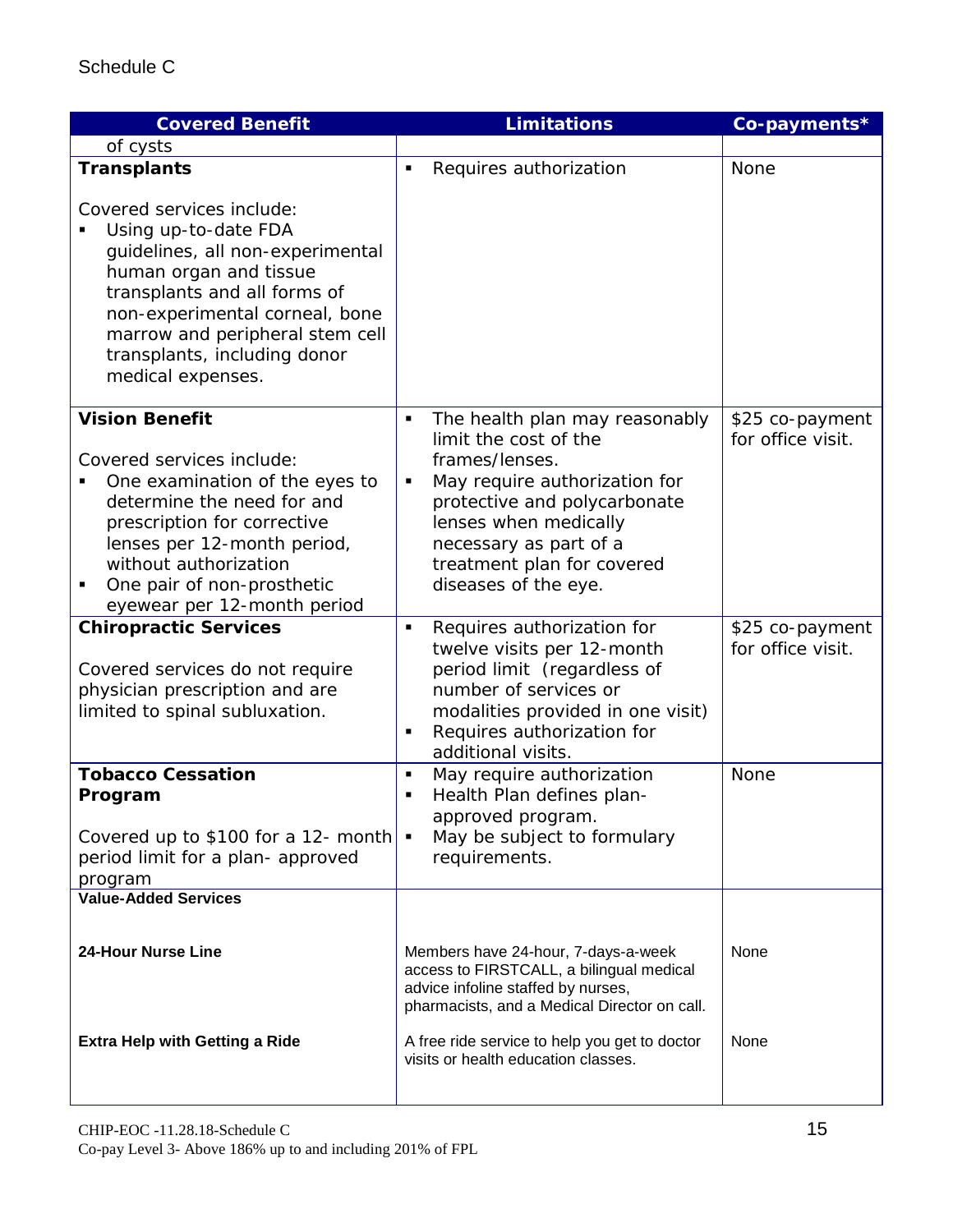| <b>Covered Benefit</b>                                         | <b>Limitations</b>                                                                                                                                                                                                                                                                                                  | Co-payments* |
|----------------------------------------------------------------|---------------------------------------------------------------------------------------------------------------------------------------------------------------------------------------------------------------------------------------------------------------------------------------------------------------------|--------------|
| <b>Dental Services</b>                                         | Pregnant members 21 or older can receive<br>up to \$500 each year for dental checkups, x-<br>rays, routine cleaning, fillings, and<br>extractions.                                                                                                                                                                  | None         |
| <b>Discount Pharmacy / Over-the-Counter</b><br><b>Benefits</b> | \$25 gift packet which includes a first aid kit<br>and a \$10 Walmart gift card for health<br>related items, for new members who<br>complete the request form and send by<br>return mail within 30 days of enrollment.                                                                                              | None         |
| Sports and school physicals                                    | Members between the ages of 4 through 18<br>can get a free physical for sports each year.                                                                                                                                                                                                                           | None         |
| <b>Help for Members with Asthma</b>                            | One allergy-free pillow case is given to<br>members who are enrolled in the Asthma<br>Disease Management Program.                                                                                                                                                                                                   | None         |
|                                                                | Pregnant members can receive:                                                                                                                                                                                                                                                                                       |              |
| <b>Extra Help for Pregnant Women</b>                           | A free convertible car seat after attending a<br>baby shower at El Paso Health;                                                                                                                                                                                                                                     | None         |
|                                                                | Gift cards for completing prenatal visits and<br>after confirmation of those visits for:                                                                                                                                                                                                                            |              |
|                                                                | \$25 - Prenatal visit in the first trimester<br>٠<br>or within 42 days of enrollment,<br>\$20 - 3rd prenatal visit,<br>٠<br>\$20 - 6th prenatal visit,<br>٠<br>\$20 - 9th prenatal visit,<br>٠<br>\$20 - flu shot during pregnancy,<br>٠<br>\$25 -a timely postpartum visit within 21-<br>٠<br>56 days of delivery. |              |
|                                                                | A First-Steps Baby Shower including a<br>diaper bag, a starter supply of diapers, and<br>other items for the baby.                                                                                                                                                                                                  |              |
| <b>Health and Wellness Services</b>                            | Members age 18 or younger can receive<br>four additional nutritional/obesity counseling<br>services above the CHIP benefit.                                                                                                                                                                                         | None         |
| <b>Gift Programs</b>                                           | A \$15 gift card is offered to members ages<br>3-6 and 12-19 who get a check-up when due<br>and on time.                                                                                                                                                                                                            | None         |
|                                                                | The First-Steps program offers Baby Shower<br>gifts and a convertible car seat.                                                                                                                                                                                                                                     |              |
|                                                                | Gift cards are offered for completion of<br>specific activities related to your pregnancy<br>and delivery. The gift card awards are given                                                                                                                                                                           |              |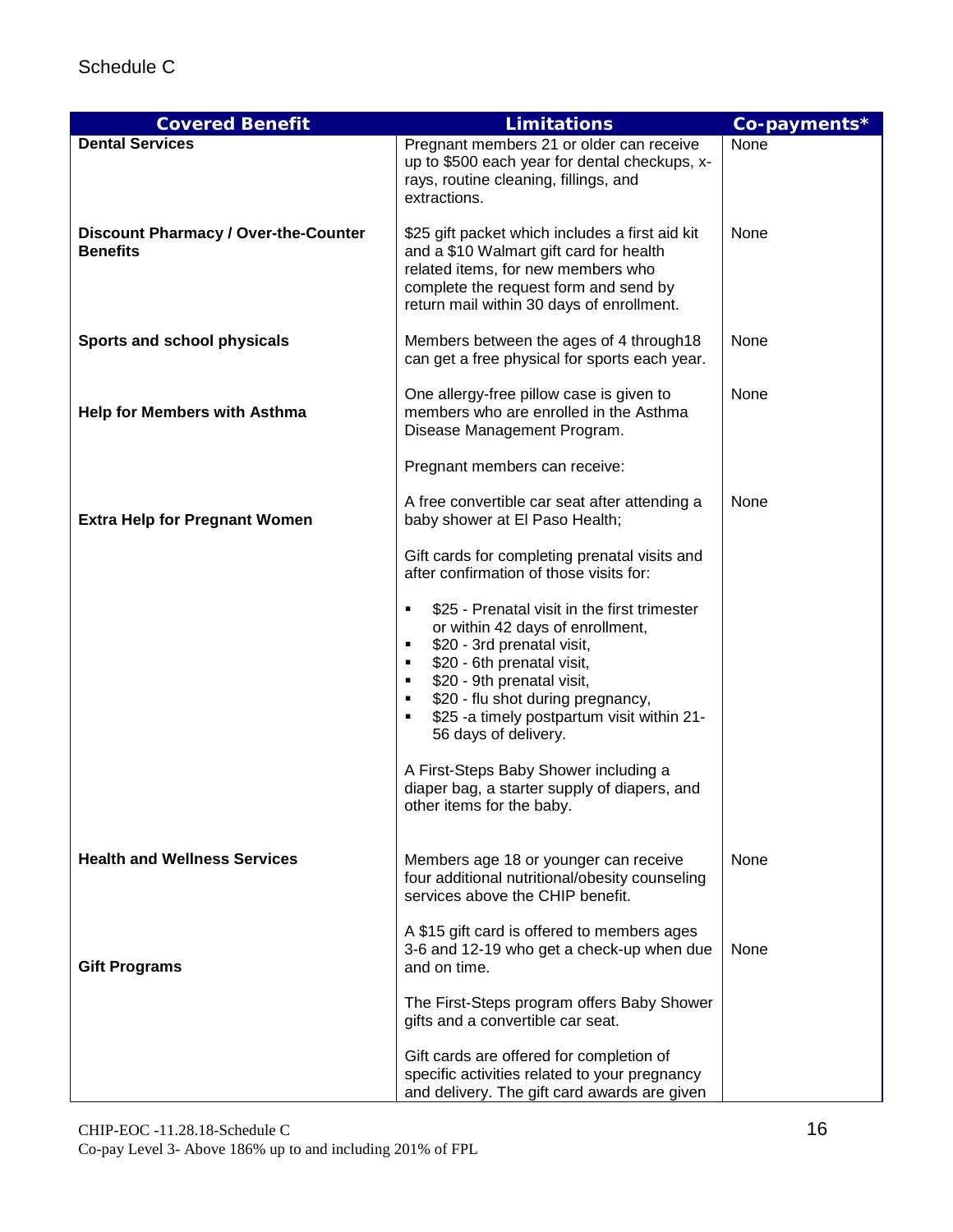| <b>Covered Benefit</b>                        | <b>Limitations</b>                                                                                                                                                                                                                                                                                                                                                                                                                                                                                                                                             | Co-payments* |
|-----------------------------------------------|----------------------------------------------------------------------------------------------------------------------------------------------------------------------------------------------------------------------------------------------------------------------------------------------------------------------------------------------------------------------------------------------------------------------------------------------------------------------------------------------------------------------------------------------------------------|--------------|
| <b>Inpatient Follow -up Incentive Program</b> | for the following:<br>\$25 - Prenatal visit in the first trimester<br>or within 42 days of enrollment,<br>\$20 - 3rd prenatal visit,<br>\$20 - 6th prenatal visit,<br>\$20 - 9th prenatal visit,<br>\$20 - a flu shot during pregnancy,<br>\$25 - a timely postpartum visit within 21-<br>56 days of delivery.<br>A \$10 movie gift card is offered to members<br>20 years and younger who complete a<br>follow-up psychiatrist visit within 7 days of a<br>behavioral health inpatient hospital stay.<br>Members can receive one movie gift card<br>per year. | None         |
|                                               |                                                                                                                                                                                                                                                                                                                                                                                                                                                                                                                                                                |              |

\*Co-payments do not apply to preventive services or pregnancy-related assistance.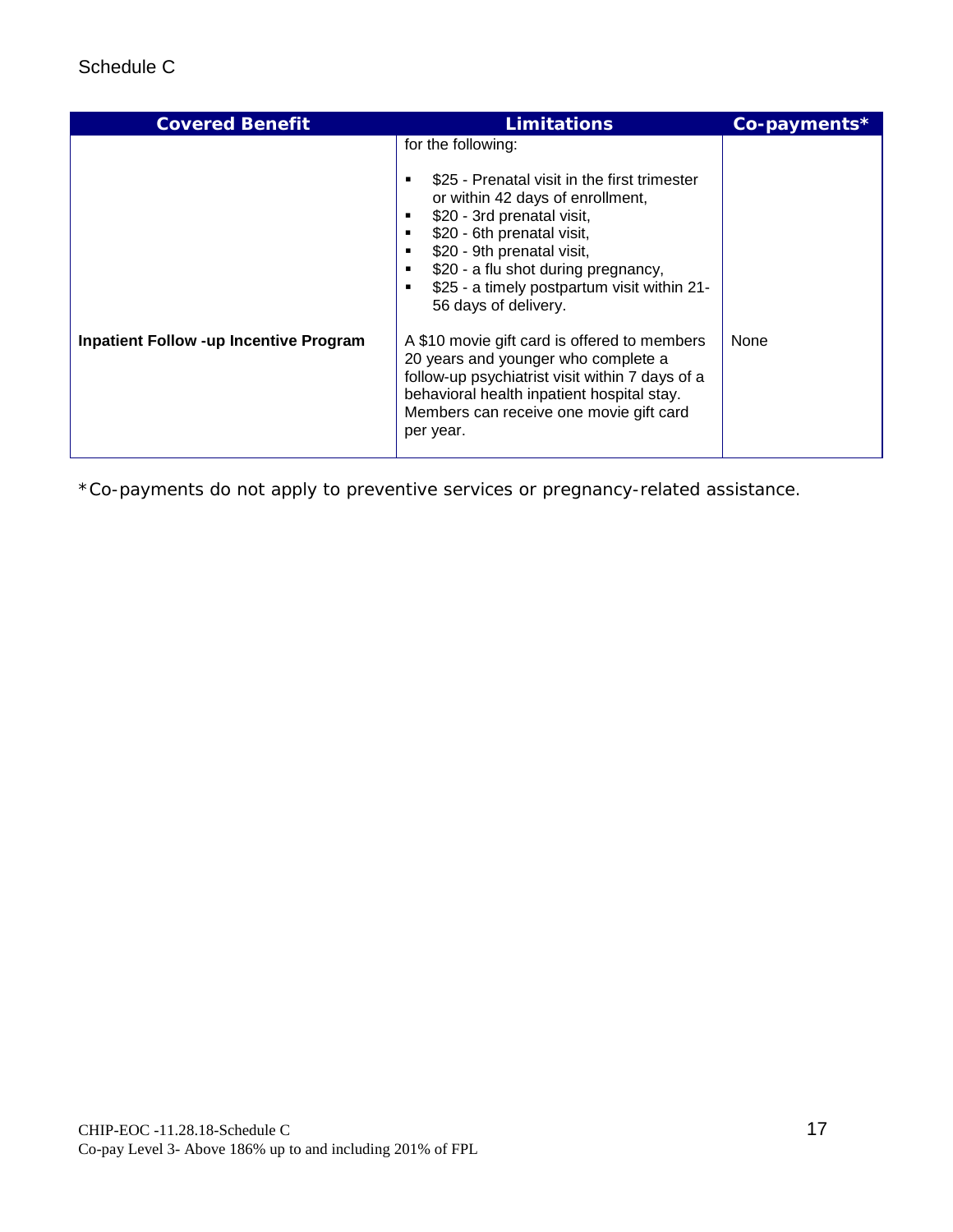### **EXCLUSIONS**

- **Inpatient and outpatient infertility treatments or reproductive services other than** prenatal care, labor and delivery, and care related to disease, illnesses, or abnormalities related to the reproductive system
- Contraceptive medications prescribed only for the purpose of primary and preventive reproductive health care (i.e. cannot be prescribed for family planning.
- Personal comfort items including but not limited to personal care kits provided on inpatient admission, telephone, television, newborn infant photographs, meals for guests of patient, and other articles that are not required for the specific treatment of sickness or injury
- Experimental and/or investigational medical, surgical or other health care procedures or services that are not generally employed or recognized within the medical community. This exclusion is an adverse determination and is eligible for review by an Independent Review Organization (as described in D, "External Review by Independent Review Organization").
- Treatment or evaluations required by third parties including, but not limited to, those for schools, employment, flight clearance, camps, insurance or court other than a court of competent jurisdiction pursuant to the Texas Health and Safety Code Chapters 573, Subchapters Band C, 574, Subchapter D or 462, Subchapter D and Texas Family Code Chapter 55, Subchapter D.
- **Dental devices solely for cosmetic purposes**
- Private duty nursing services when performed on an inpatient basis or in a skilled nursing facility.
- Mechanical organ replacement devices including, but not limited to artificial heart
- Hospital services and supplies when confinement is solely for diagnostic testing purposes, unless otherwise pre-authorized by Health Plan
- **Prostate and mammography screening**
- **Elective surgery to correct vision**
- **Gastric procedures for weight loss**
- Cosmetic surgery/services solely for cosmetic purposes
- Out-of-network services not authorized by the Health Plan except for emergency care and physician services for a mother and her newborn(s) for a minimum of 48 hours following an uncomplicated vaginal delivery and 96 hours following an uncomplicated delivery by caesarian section
- Services, supplies, meal replacements or supplements provided for weight control or the treatment of obesity, except for the services associated with the treatment for morbid obesity as part of a treatment plan approved by the Health Plan
- **Medications prescribed for weight loss or gain**
- Acupuncture services, naturopathy and hypnotherapy
- Immunizations solely for foreign travel
- Routine foot care such as hygienic care (routine foot care does not include treatment of injury or complications of diabetes).
- Diagnosis and treatment of weak, strained, or flat feet and the cutting or removal of corns, calluses and toenails (this does not apply to the removal of nail roots or surgical treatment of conditions underlying corns, calluses or ingrown toenails)
- Replacement or repair of prosthetic devices and durable medical equipment due to misuse, abuse or loss when confirmed by the Member or the vendor

#### $CHIP-EOC -11.28.18-Schedule C$  18

Co-pay Level 3- Above 186% up to and including 201% of FPL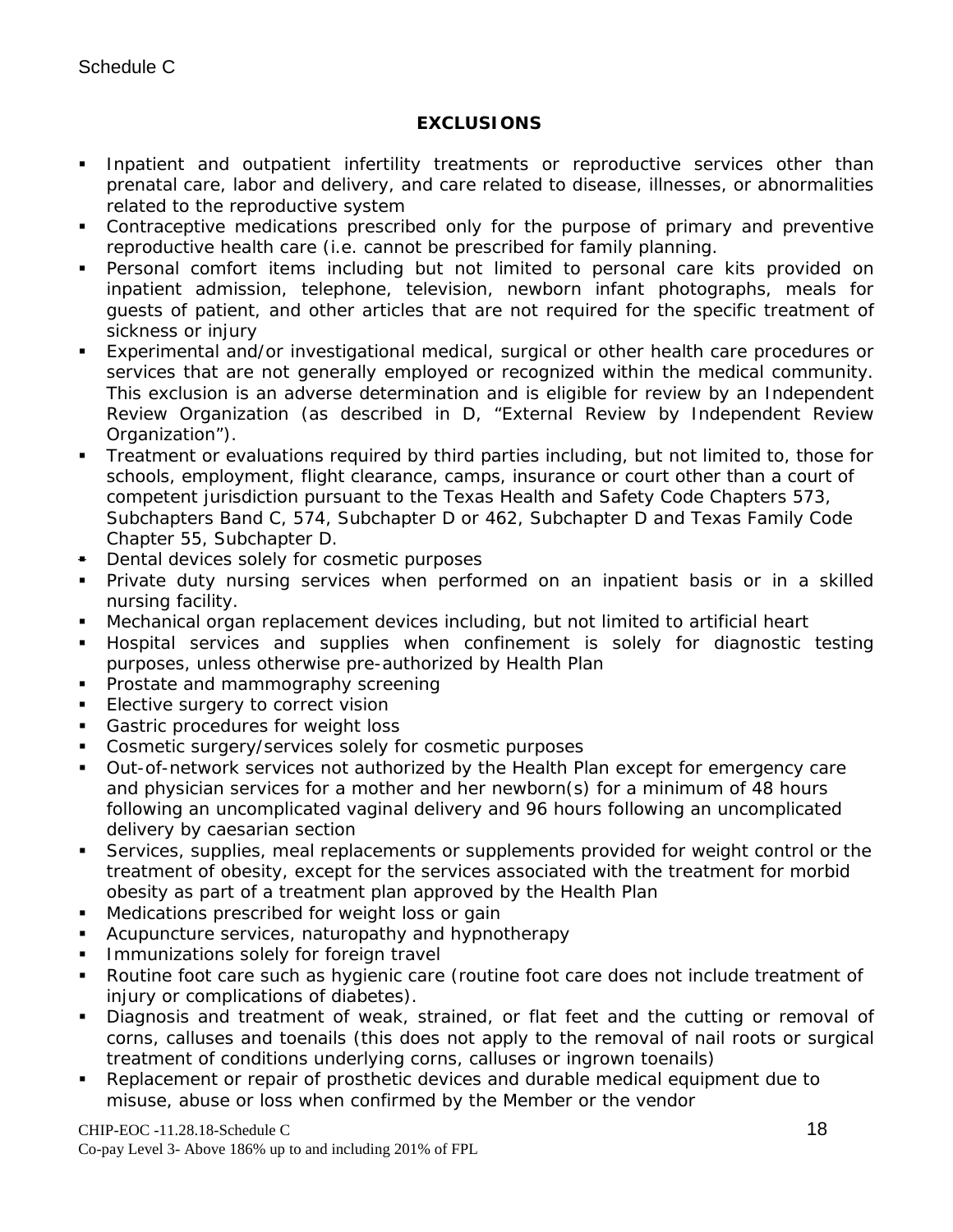- **Corrective orthopedic shoes**
- Convenience items
- Over-the-counter medications
- **•** Orthotics primarily used for athletic or recreational purposes
- Custodial care (care that assists a child with the activities of daily living, such as assistance in walking, getting in and out of bed, bathing, dressing, feeding, toileting, special diet preparation, and medication supervision that is usually self-administered or provided by a parent. This care does not require the continuing attention of trained medical or paramedical personnel.) This exclusion does not apply to hospice services.
- **Housekeeping**
- Public facility services and care for conditions that federal, state, or local law requires be provided in a public facility or care provided while in the custody of legal authorities
- Services or supplies received from a nurse, that do not require the skill and training of a nurse
- **Vision training and vision therapy**
- Reimbursement for school-based physical therapy, occupational therapy, or speech therapy services are not covered except when ordered by a Physician/PCP
- Donor non-medical expenses
- Charges incurred as a donor of an organ when the recipient is not covered under this health plan
- Coverage while traveling outside of the United States and U.S. Territories (including Puerto Rico, U.S. Virgin Islands, Commonwealth of Northern Mariana Islands, Guam, and American Samoa)

| <b>SUPPLIES</b>  | <b>COVERE</b><br>D | <b>EXCLUDE</b><br>D | <b>COMMENTS/MEMBER</b><br><b>CONTRACT PROVISIONS</b> |
|------------------|--------------------|---------------------|------------------------------------------------------|
| Ace Bandages     |                    | X                   | Exception: If provided by and billed through         |
|                  |                    |                     | the clinic or home care agency it is covered as      |
|                  |                    |                     | an incidental supply.                                |
| Alcohol, rubbing |                    | X                   | Over-the-counter supply.                             |
| Alcohol, swabs   | X                  |                     | Over-the-counter supply not covered, unless          |
| (diabetic)       |                    |                     | RX provided at time of dispensing.                   |
| Alcohol, swabs   | X                  |                     | Covered only when received with IV therapy or        |
|                  |                    |                     | central line kits/supplies.                          |
| Ana Kit          | X                  |                     | A self-injection kit used by patients highly         |
| Epinephrine      |                    |                     | allergic to bee stings.                              |
| Arm Sling        | X                  |                     | Dispensed as part of office visit.                   |
| <b>Attends</b>   | X                  |                     | Coverage limited to children age 4 or over only      |
| (Diapers)        |                    |                     | when prescribed by a physician and used to           |
|                  |                    |                     | provide care for a covered diagnosis as              |
|                  |                    |                     | outlined in a treatment care plan                    |
| <b>Bandages</b>  |                    | X                   |                                                      |
| Basal            |                    | X                   | Over-the-counter supply.                             |
| Thermometer      |                    |                     |                                                      |

## **DME/SUPPLIES**

 $CHIP-EOC -11.28.18-Schedule C$  19 Co-pay Level 3- Above 186% up to and including 201% of FPL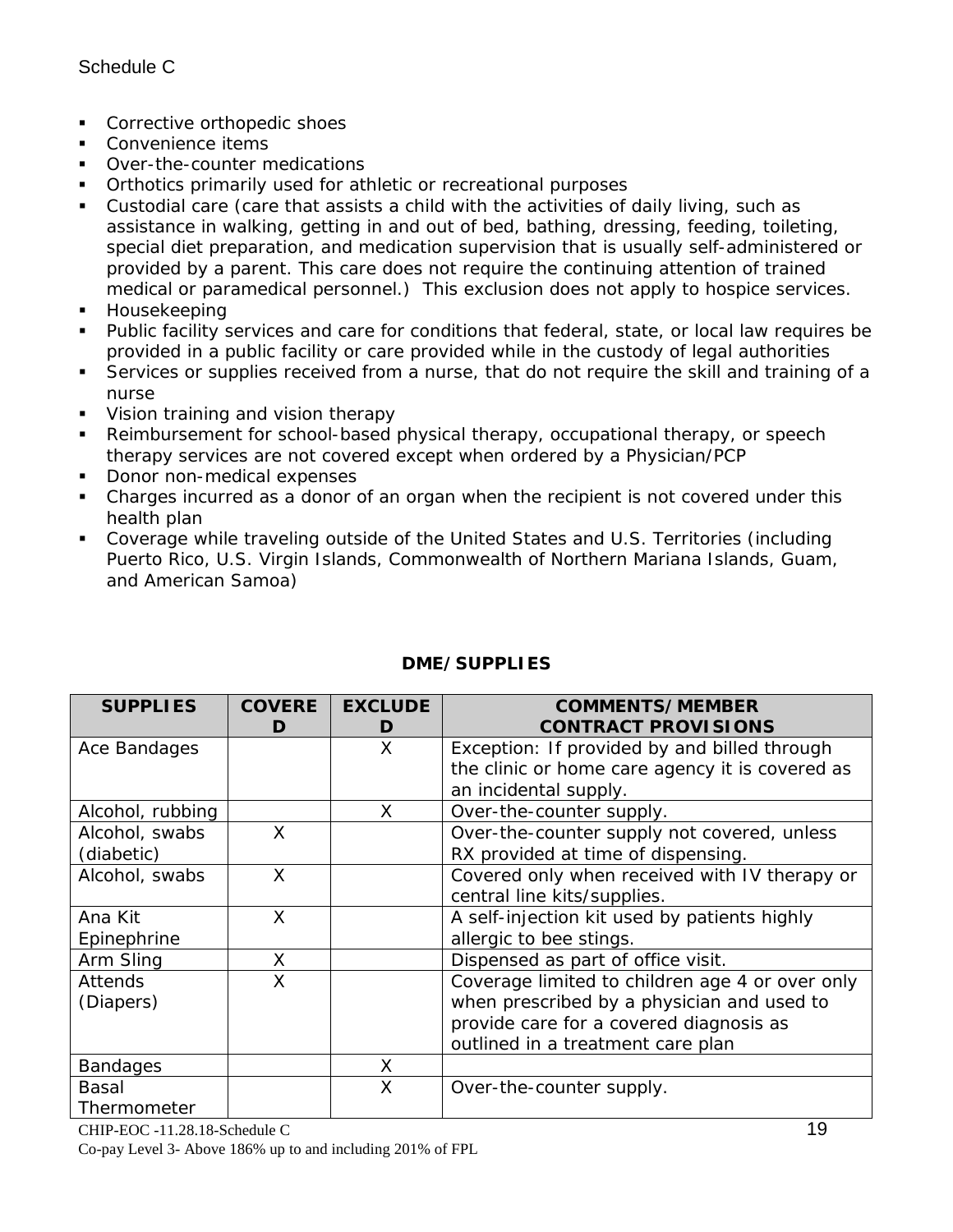| <b>SUPPLIES</b>                                   | <b>COVERE</b><br>D | <b>EXCLUDE</b><br>D     | <b>COMMENTS/MEMBER</b><br><b>CONTRACT PROVISIONS</b>                                                                                                                                                    |
|---------------------------------------------------|--------------------|-------------------------|---------------------------------------------------------------------------------------------------------------------------------------------------------------------------------------------------------|
| Batteries-<br>initial                             | X                  |                         | For covered DME items                                                                                                                                                                                   |
| Batteries-                                        | X                  |                         | For covered DME when replacement is                                                                                                                                                                     |
| replacement                                       |                    |                         | necessary due to normal use.                                                                                                                                                                            |
| <b>Betadine</b>                                   |                    | X                       | See IV therapy supplies.                                                                                                                                                                                |
| <b>Books</b>                                      |                    | $\overline{\mathsf{x}}$ |                                                                                                                                                                                                         |
| Clinitest                                         | X                  |                         | For monitoring of diabetes.                                                                                                                                                                             |
| <b>Colostomy Bags</b>                             |                    |                         | See Ostomy Supplies.                                                                                                                                                                                    |
| Communication<br><b>Devices</b>                   |                    | $\mathsf{X}% _{0}$      |                                                                                                                                                                                                         |
| Contraceptive<br>Jelly                            |                    | X                       | Over-the-counter supply. Contraceptives are<br>not covered under the plan.                                                                                                                              |
| <b>Cranial Head</b><br>Mold                       |                    | $\mathsf{X}$            |                                                                                                                                                                                                         |
| <b>Dental Devices</b>                             | X                  |                         | Coverage limited to dental devices used for the<br>treatment of craniofacial anomalies, requiring<br>surgical intervention.                                                                             |
| <b>Diabetic</b><br><b>Supplies</b>                | X                  |                         | Monitor calibrating solution, insulin syringes,<br>needles, lancets, lancet device, and glucose<br>strips.                                                                                              |
| Diapers/<br>Incontinent<br>Briefs/Chux            | X                  |                         | Coverage limited to children age 4 or over only<br>when prescribed by a physician and used to<br>provide care for a covered diagnosis as<br>outlined in a treatment care plan                           |
| Diaphragm                                         |                    | X                       | Contraceptives are not covered under the plan.                                                                                                                                                          |
| <b>Diastix</b>                                    | Χ                  |                         | For monitoring diabetes.                                                                                                                                                                                |
| Diet, Special                                     |                    | X                       |                                                                                                                                                                                                         |
| <b>Distilled Water</b>                            |                    | $\overline{\mathsf{x}}$ |                                                                                                                                                                                                         |
| Dressing<br>Supplies/<br><b>Central Line</b>      | X                  |                         | Syringes, needles, Tegaderm, alcohol swabs,<br>Betadine swabs or ointment, tape. Many times<br>these items are dispensed in a kit when<br>includes all necessary items for one dressing<br>site change. |
| Dressing<br>Supplies/<br>Decubitus                | X                  |                         | Eligible for coverage only if receiving covered<br>home care for wound care.                                                                                                                            |
| Dressing<br>Supplies/<br>Peripheral IV<br>Therapy | $\times$           |                         | Eligible for coverage only if receiving home IV<br>therapy.                                                                                                                                             |
| Dressing<br>Supplies/Other                        |                    | $\sf X$                 |                                                                                                                                                                                                         |
| Dust Mask                                         |                    | X                       |                                                                                                                                                                                                         |
| Ear Molds                                         | Χ                  |                         | Custom made, post inner or middle ear surgery                                                                                                                                                           |
| Electrodes                                        | X                  |                         | Eligible for coverage when used with a covered                                                                                                                                                          |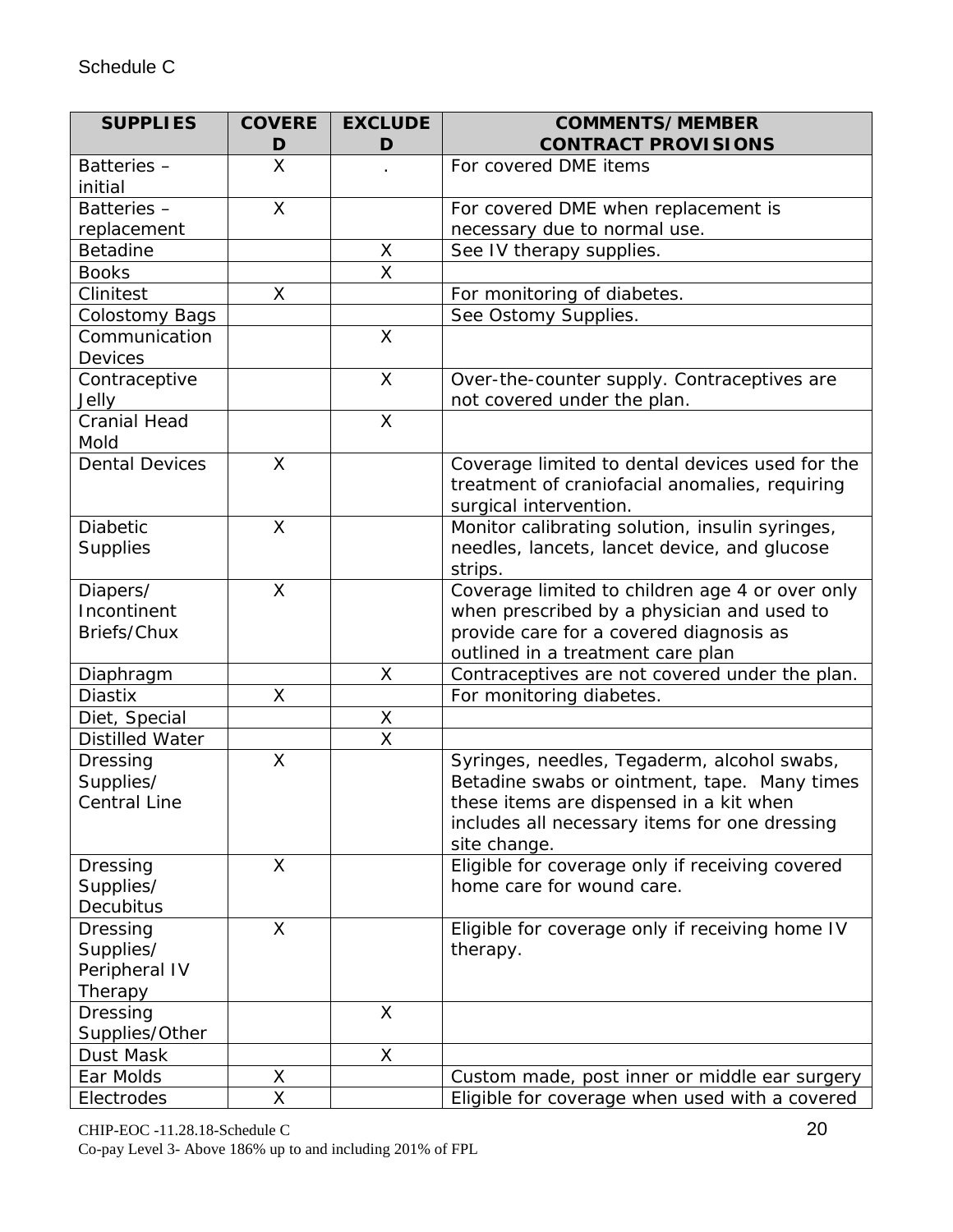# Schedule C

| <b>SUPPLIES</b> | <b>COVERE</b> | <b>EXCLUDE</b> | <b>COMMENTS/MEMBER</b>                                                    |
|-----------------|---------------|----------------|---------------------------------------------------------------------------|
|                 | D             | D              | <b>CONTRACT PROVISIONS</b>                                                |
|                 |               |                | DME.                                                                      |
| Enema Supplies  |               | X              | Over-the-counter supply.                                                  |
| Enteral         | X             |                | Necessary supplies (e.g., bags, tubing,                                   |
| Nutrition       |               |                | connectors, catheters, etc.) are eligible for                             |
| <b>Supplies</b> |               |                | coverage. Enteral nutrition products are not                              |
|                 |               |                | covered except for those prescribed for                                   |
|                 |               |                | hereditary metabolic disorders, a non-function                            |
|                 |               |                | or disease of the structures that normally                                |
|                 |               |                | permit food to reach the small bowel, or                                  |
|                 |               |                | malabsorption due to disease                                              |
| Eye Patches     | X             |                | Covered for patients with amblyopia.                                      |
| Formula         |               | X              | Exception: Eligible for coverage only for chronic                         |
|                 |               |                | hereditary metabolic disorders a non-function                             |
|                 |               |                | or disease of the structures that normally                                |
|                 |               |                | permit food to reach the small bowel; or                                  |
|                 |               |                | malabsorption due to disease (expected to last                            |
|                 |               |                | longer than 60 days when prescribed by the                                |
|                 |               |                | physician and_authorized by plan.) Physician                              |
|                 |               |                | documentation to justify prescription of formula                          |
|                 |               |                | must include:                                                             |
|                 |               |                | Identification of a metabolic disorder,                                   |
|                 |               |                | dysphagia that results in a medical need                                  |
|                 |               |                | for a liquid diet, presence of a                                          |
|                 |               |                | gastrostomy, or disease resulting in                                      |
|                 |               |                | malabsorption that requires a medically                                   |
|                 |               |                | necessary nutritional product<br>Does not include formula:                |
|                 |               |                | For members who could be sustained on                                     |
|                 |               |                | $\bullet$                                                                 |
|                 |               |                | an age-appropriate diet.                                                  |
|                 |               |                | Traditionally used for infant feeding                                     |
|                 |               |                | In pudding form (except for clients with                                  |
|                 |               |                | documented oropharyngeal motor<br>dysfunction who receive greater than 50 |
|                 |               |                | percent of their daily caloric intake from                                |
|                 |               |                | this product)                                                             |
|                 |               |                | For the primary diagnosis of failure to                                   |
|                 |               |                | thrive, failure to gain weight, or lack of                                |
|                 |               |                | growth or for infants less than twelve                                    |
|                 |               |                | months of age unless medical necessity is                                 |
|                 |               |                | documented and other criteria, listed                                     |
|                 |               |                | above, are met.                                                           |
|                 |               |                | Food thickeners, baby food, or other regular                              |
|                 |               |                | grocery products that can be blenderized and                              |
|                 |               |                | used with an enteral system that are not                                  |
|                 |               |                | medically necessary, are not covered,                                     |
|                 |               |                | regardless of whether these regular food                                  |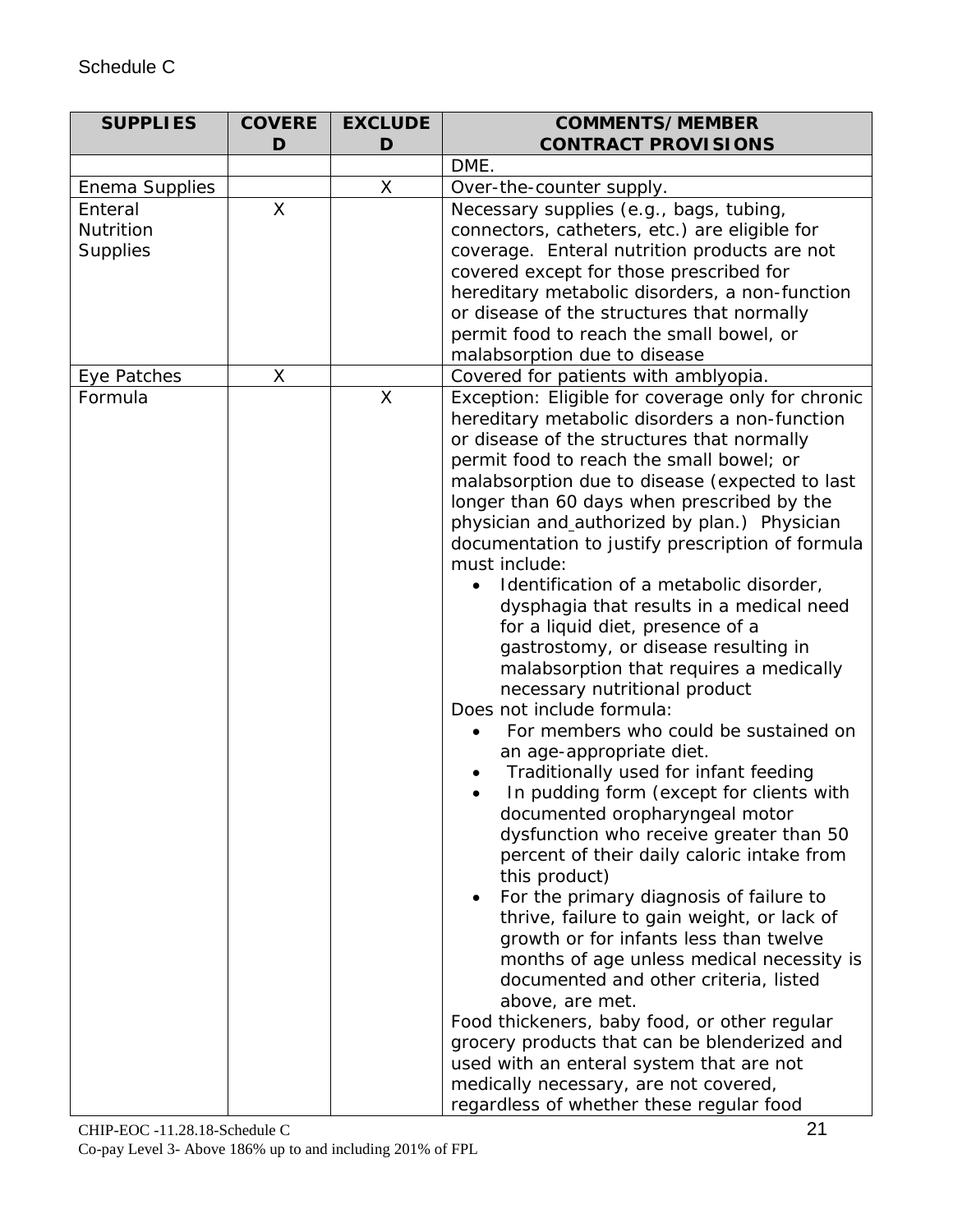| <b>SUPPLIES</b>              | <b>COVERE</b>           | <b>EXCLUDE</b> | <b>COMMENTS/MEMBER</b>                                                        |
|------------------------------|-------------------------|----------------|-------------------------------------------------------------------------------|
|                              | D                       | D              | <b>CONTRACT PROVISIONS</b>                                                    |
|                              |                         |                | products are taken orally or parenterally.                                    |
| Gloves                       |                         | X              | Exception: Central line dressings or wound                                    |
|                              |                         |                | care provided by home care agency.                                            |
| Hydrogen                     |                         | $\sf X$        | Over-the-counter supply.                                                      |
| Peroxide                     |                         |                |                                                                               |
| Hygiene Items                |                         | X              |                                                                               |
| Incontinent                  | $\mathsf{X}$            |                | Coverage limited to children age 4 or over only                               |
| Pads                         |                         |                | when prescribed by a physician and used to                                    |
|                              |                         |                | provide care for a covered diagnosis as                                       |
|                              |                         |                | outlined in a treatment care plan                                             |
| Insulin Pump                 | X                       |                | Supplies (e.g., infusion sets, syringe reservoir                              |
| (External)                   |                         |                | and dressing, etc.) are eligible for coverage if                              |
| Supplies<br>Irrigation Sets, | $\mathsf{X}$            |                | the pump is a covered item.<br>Eligible for coverage when used during covered |
| <b>Wound Care</b>            |                         |                | home care for wound care.                                                     |
| Irrigation Sets,             | $\overline{\mathsf{X}}$ |                | Eligible for coverage for individual with an                                  |
| Urinary                      |                         |                | indwelling urinary catheter.                                                  |
| IV Therapy                   | X                       |                | Tubing, filter, cassettes, IV pole, alcohol                                   |
| <b>Supplies</b>              |                         |                | swabs, needles, syringes and any other related                                |
|                              |                         |                | supplies necessary for home IV therapy.                                       |
| K-Y Jelly                    |                         | X              | Over-the-counter supply.                                                      |
| Lancet Device                | Χ                       |                | Limited to one device only.                                                   |
| Lancets                      | X                       |                | Eligible for individuals with diabetes.                                       |
| Med Ejector                  | X                       |                |                                                                               |
| Needles and                  |                         |                | See Diabetic Supplies                                                         |
| Syringes/                    |                         |                |                                                                               |
| Diabetic                     |                         |                |                                                                               |
| Needles and                  |                         |                | See IV Therapy and Dressing Supplies/Central                                  |
| Syringes/IV and              |                         |                | Line.                                                                         |
| <b>Central Line</b>          |                         |                |                                                                               |
| Needles and                  | Χ                       |                | Eligible for coverage if a covered IM or SubQ                                 |
| Syringes/Other               |                         |                | medication is being administered at home.                                     |
| Normal Saline                |                         |                | See Saline, Normal                                                            |
| Novopen                      | X                       |                |                                                                               |
| Ostomy                       | $\overline{\mathsf{X}}$ |                | Items eligible for coverage include: belt,                                    |
| <b>Supplies</b>              |                         |                | pouch, bags, wafer, face plate, insert, barrier,                              |
|                              |                         |                | filter, gasket, plug, irrigation kit/sleeve, tape,                            |
|                              |                         |                | skin prep, adhesives, drain sets, adhesive                                    |
|                              |                         |                | remover, and pouch deodorant.<br>Items not eligible for coverage include:     |
|                              |                         |                | scissors, room deodorants, cleaners, rubber                                   |
|                              |                         |                | gloves, gauze, pouch covers, soaps, and                                       |
|                              |                         |                | lotions.                                                                      |
| Parenteral                   | X                       |                | Necessary supplies (e.g., tubing, filters,                                    |
| Nutrition/                   |                         |                | connectors, etc.) are eligible for coverage when                              |